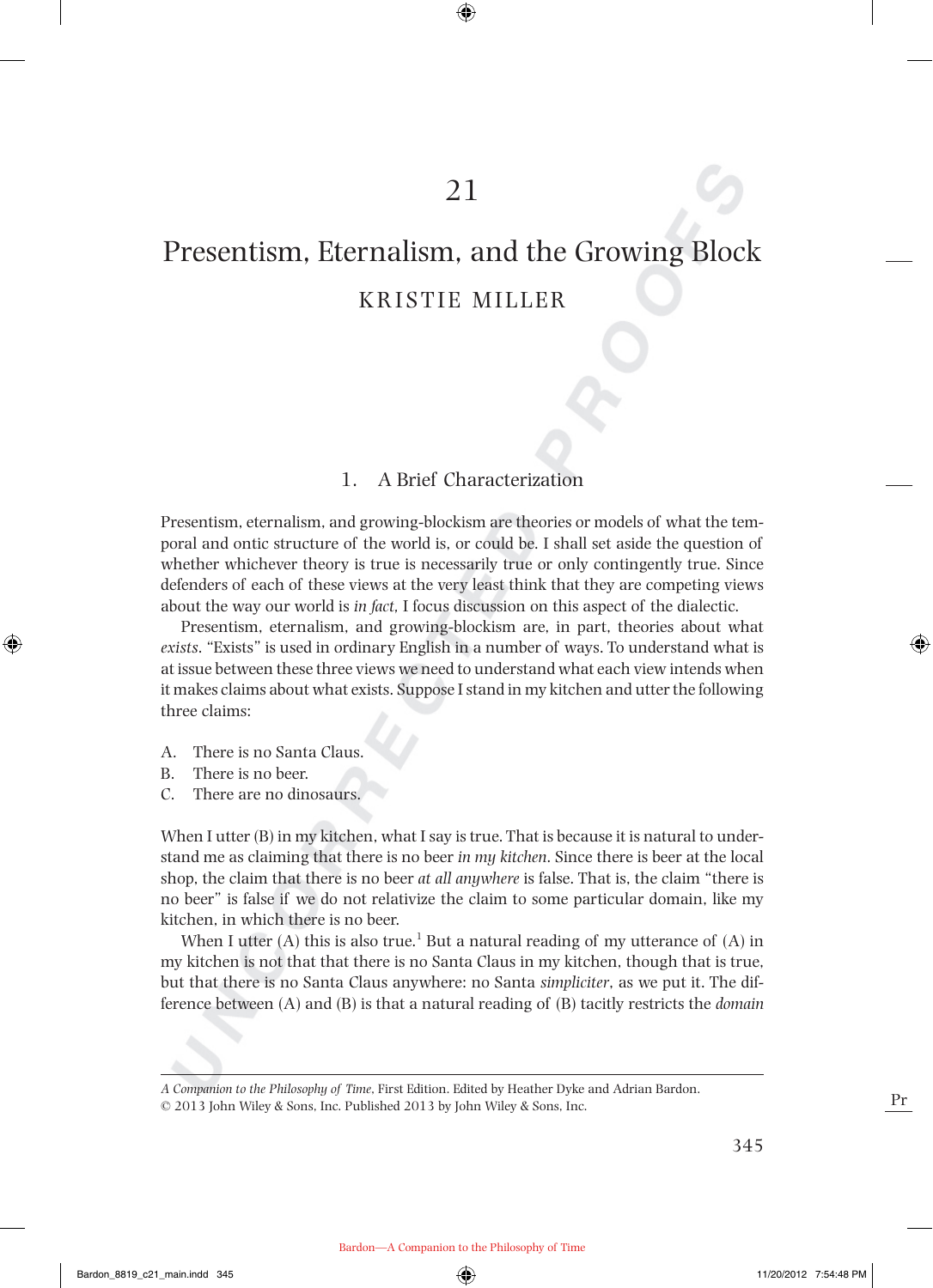*of quantification* to be the domain of things in my kitchen, while (A) does not tacitly restrict the domain of quantification.

 $\circledast$ 

"Exists" is used *restrictedly*, when it is used to quantify over a restricted domain. It is used *unrestrictedly* when it is used to quantify over an unrestricted domain: the domain of everything.<sup>2</sup> As we will see, eternalists and presentists disagree about the truth of (C): there are no dinosaurs. But both presentists and eternalists agree that if we read (C) as quantifying over a restricted domain, such as my kitchen, or the year 2011, then it is true. Their disagreement becomes apparent only if we understand their competing claims about what exists as claims about what exists *unrestrictedly* or *simpliciter* and therefore take them both to be making claims that quantify over an *unrestricted domain*.

With this in mind, very roughly presentism is a view that combines two core claims. The first is that only the present moment, and hence present objects and events, exist. If the present moment is July 25 2011 at midday, then I exist sitting here typing this paper, and Bill Clinton exists, and the live midday news exists. But dinosaurs do not exist, the event of Kennedy being shot does not exist, and the sentient robots that will be created in the future do not exist. Only what exists *now*, exists *simpliciter*. The second key presentist claim is that which moment is the present one *changes* from moment to moment. Dinosaurs are not present and hence do not exist. But the moment at which dinosaurs did exist *was* once present. The moment at which sentient robots are created will at some time *become* present.

Thus presentism combines an *ontological thesis* with a *dynamical thesis*.

Presentist Ontological Thesis (POT): Only the present moment exists.

Dynamical Thesis (DT): The present moves: which moment is the present moment changes.

Thus a presentist world is one that dynamically changes over time: the totality of events that exist changes as time passes, so that a different set of events comes into existence as each new present moment comes into existence, and those events then pass out of existence as that moment ceases to be the present moment. (Bigelow 1996; Bourne 2006; Crisp 2005; Markosian 2004; Oaklander 2002; and Zimmerman 2008).3

Eternalists, by contrast, deny both POT and DT. Eternalists hold that past, present and future moments (and hence past, present and future events and objects) exist. Eternalists view objects that exist (and events that occur) at other times as being analogous to objects that exist (and events that occur) at other places. Just as Singapore exists, despite not existing *here* in Sydney, so too dinosaurs exist, despite not existing *now* in 2011. One way to think about this is to picture an eternalist world as being one in which all events, past, present and future, are located in a four-dimensional block of spacetime. Events on the block are ordered by being *earlier than*, *later than*, or *simultaneous with*, one another: the event of the dinosaurs living is earlier than the event of Kennedy being shot which is earlier than the event of the sentient robots being created.<sup>4</sup> Those relations are unchanging. If the dinosaurs are located earlier than Kennedy being shot, then at all times it will be true that the dinosaurs are located earlier than Kennedy being shot.

346

Pr

⊕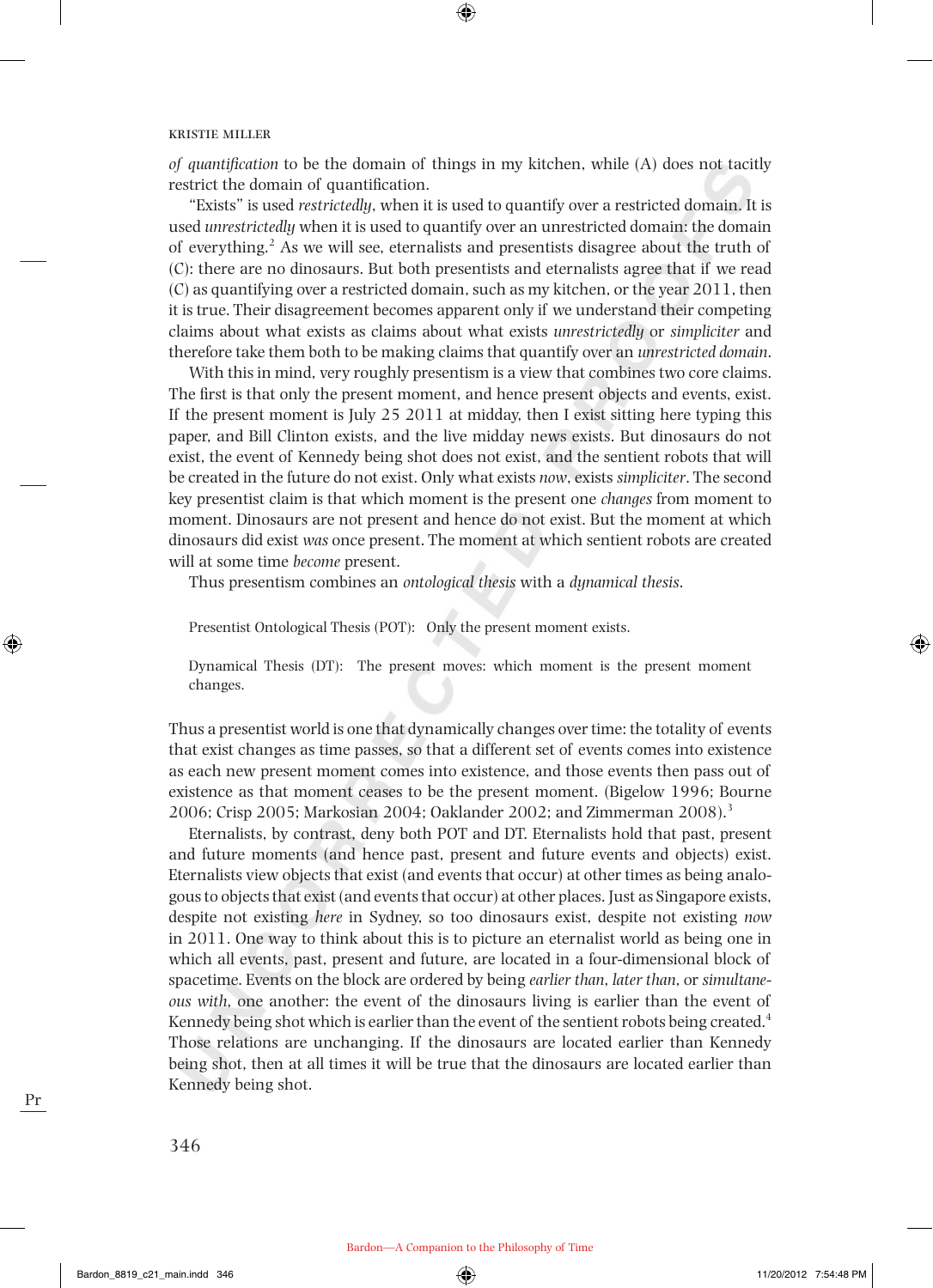Thus eternalists endorse the following pair of theses:

Eternalist Ontological Thesis (EOT): Past, present, and future times and events exist.<sup>5</sup>

Static Thesis (ST): The present does not move: which moment is the present moment does not change.

 $\circledast$ 

A quick clarification: the *moving spotlight view* combines the eternalist's ontological thesis with the presentist's dynamical thesis to yield a view according to which past, present and future events exist, but there is an objective property of presentness that moves through the block progressively "lighting up" different times (Skow 2009). Sometimes this is thought of as a variant on eternalism. Here I use "eternalism" to pick out standard eternalism, which rejects the dynamical thesis.

Eternalists, then, hold that the world as a whole is *static* in two senses: which events exist does not change, *and* there is no sense in which the present moves. (Le Poidevin 1991; Peterson and Silberstein 2010; Quine 1960, 1963; Smart 1968). The moving spotlight view endorses the former conjunct but not the latter. Presentists and growingblock theorists deny both conjuncts.

Eternalists accept what is known as the B-theory of time. This is the view that the world is a static block of events ordered by the earlier than, later than, and simultaneous with, relations. Which moment is present does not change, because the phrases "the present" and "now" do not pick out a metaphysically special feature of the world. Presentness is not a property that one time has and the others lack, and which can move around. Rather, "now" and "present" are, roughly, indexical terms – terms that pick out the time at which one utters them (Dyke 2002a; Mellor 1981,). Every time is present or now to the persons located at that time.

The B-theory contrasts with the A-theory, according to which in addition to relations of earlier than, later than, and simultaneous with, there exist properties of presentness, pastness and futurity and these properties are had by different sets of events at different times (Craig 2000; Ludlow 1999; Prior 1967; Smith and Oaklander 1994). These properties need not be intrinsic or irreducible properties of times, they might be extrinsic or relational properties. For instance, the presentist might say that the present moment has the property of presentness in virtue of being the only moment that exists. Then she might construe pastness and futurity as properties only had by ersatz times related earlier than or later than the ersatz time that represents the current moment (Bourne 2006). Or she might hold that such properties are never *instantiated* in a presentist world.

Presentists endorse the A-theory, since they hold that it is a genuine feature of a presentist world *which* moment is present, and that this fact changes over time so that different moments are present at different times. To say that a view accepts the A-theory is really to say that it endorses the dynamical thesis, and to say that it endorses the B-theory is to say that it rejects the dynamical thesis.

Finally, growing-blockism is, intuitively, a view that falls somewhere between presentism and eternalism. On the one hand, it rejects the ontological theses of both eternalism and presentism. Like the eternalist, the growing-blockist holds that past

⊕

Pr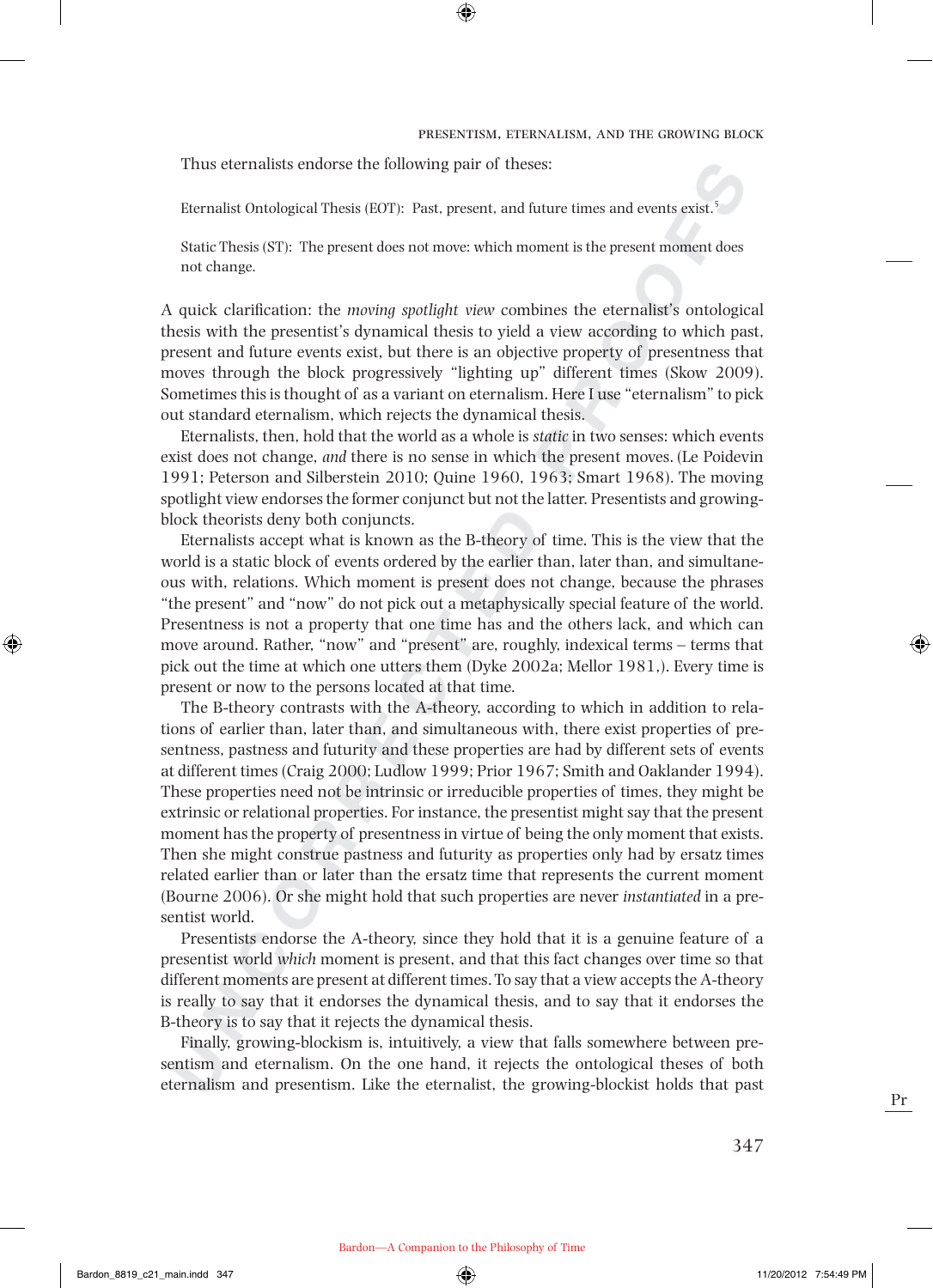moments exist and like the presentist she holds that future moments do not exist (Forrest 2004, 2006; Tooley 1997). Her view combines the following two theses:

 $\circledast$ 

Growing Block Ontological Thesis (GBOT): Past and present moments and events exist, but future moments and events do not exist.

Dynamical Thesis (DT): The present moves: which moment is the present moment changes.

According to growing-blockism, reality is a *growing block*. Every event on the block is located in the past, except for those events that occur on the three-dimensional slice at the very end of the growing edge of the block. Events on that slice are in the objective present. Once the block grows and a new slice is added, events that were at the very edge of the block cease to be in the present and become part of the objective past. As time passes the present moves as progressively more "slices" of reality are added to the sum total of what exists. When new moments come into existence and become the objective present, earlier moments become part of the objective past.

## 2. Definitional Woes

In introducing these views, I often used the phrase "very roughly." I did so because it is contentious exactly how each view should be defined. First, there is considerable dispute over whether there is a non-trivial way of delineating presentism and eternalism.

Suppose a world can be *represented* as a four-dimensional manifold of events that include all of the events that did, do and will exist (think of this as a four-dimensional block of events). Representing a world this way does not commit us to holding that all of the events thereby represented *exist:* the question of which exists can remain an open question. The four-dimensional block can be divided into three-dimensional slices. Slicing the manifold into three-dimensional slices is known as *foliating* spacetime, and each of the slices is known as a *hyper-plane* or a *time-slice* (Minkowski 1908). Each of these slices is, very roughly, a slice of spacetime such that all of the events on the slice are simultaneous with one another relative to some frame of reference. There are many different ways to foliate a four-dimensional spacetime, just as there are many different ways of slicing up a three-dimensional hunk of Spam. If your Spam is a cube, and you cut each slice perpendicular to the table, you get a bunch of square slices. If you slice on an angle, you get rectangular slices. Which bit of Spam is on which slice depends on how (that is, at which angle) you slice your Spam.

Eternalism is the view that all of the events represented on the four-dimensional manifold exist. Presentism is usually the view that there is one correct way of foliating the manifold, and that just one hyper-plane of that foliation represents the one time, and set of events at that time, that exist.<sup>6</sup> But while presentists hold that a single hyper-plane exists, they also hold that, *other* hyper-planes *did* exist, and still further hyper-planes *will* exist. So for the presentist, the *total* set of hyper-planes that *did*, *does* or *will* exist is just the total set of hyper-planes that for the eternalist *does* exist.

348

Pr

⊕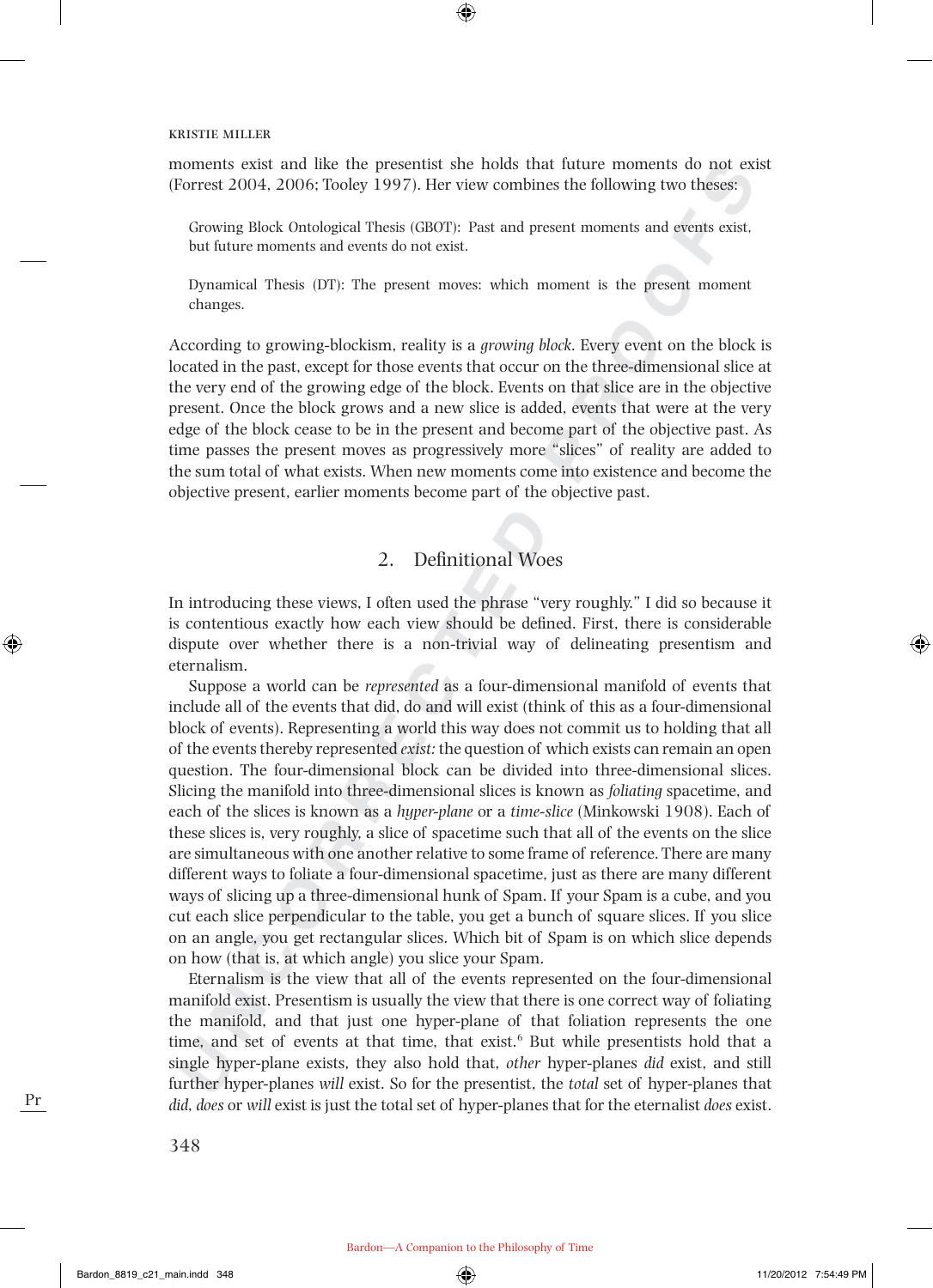This has led some to suggest that presentists and eternalists are using "exists" in a different way and are therefore not really disagreeing but are talking past one another (Hirsch 2002). The idea is that presentists and eternalists agree about the totality of moments that do, did or will exist. But eternalists use "exists" to quantify over present, past and future events, and presentists refuse to use "exists" to quantify over past and future events. Thus the presentist speaks truly when she says that only present moments exist, and the eternalist speaks truly when she says that past and future moments exist.

 $\circledast$ 

What does this claim amount to? One possibility is that presentists are tacitly restricting the domain of quantification to the present moment, while eternalists are not restricting the domain of quantification. Then both parties mean the same thing by "exists" but one is tacitly restricting the domain over which the term ranges. Given this restriction, the presentist speaks truly when she says that only present events exist and eternalists speak truly when they say that past and future moments exist. The disputants do not disagree about what exists unrestrictedly.

But presentists explicitly deny that they are tacitly restricting the domain of quantification, and eternalists generally take them at their word.

Another way to interpret the claim that the two parties are talking past one another is that the domains of quantification are the same, but "exists" means something different in the mouths of each party. It is controversial whether "exists" *can* have different meanings and whether if it can, it actually does have different meanings in the mouths of presentists and eternalists (Sider 1999, 2009). Even if it can and does, it is noteworthy both that neither eternalists nor presentists accept that this is an accurate diagnosis of the dialectic; nor does a stipulation about what "exists" means seem to result in an evaporation of the dispute between the parties. At best we can say that if the parties really are talking past one another, their quantification over different domains or their use of terms with different meanings is very resistant to being recognized as such.

While presentists and eternalists at the coalface typically resist the suggestion that they are talking past one another, there is a related suggestion that any way of interpreting "exists" will either render presentism equivalent to eternalism, or render it obviously false. There are only two interpretations of the presentists' claim that only present events exist. The first is that only present things exist now. The second is that only present things exist, existed, or will exist. But the former is trivially true and entirely consistent with eternalism. Everyone agrees that a single hyper-plane exists *now*, just as everyone agrees that a single spatial location exists *here*. The latter is obviously false, since it entails that all that ever exists is a single hyper-plane (Crisp 2004; Ludlow 2004; Meyer 2005, 2011).

Perhaps if the presentist appeals to the dynamical thesis she can avoid falling on to one or other of these horns. To do so we must revisit "exists" and answer the question of whether the unrestricted quantifier is *tensed* or *tenseless* (Lewis 2004; Meyer 2011; Sider 1999, 2006). On a tenseless view, the quantifiers range over the same domain of objects at all times: the domain of the objects that did, do and will exist. On a tensed view, the quantifiers range over different domains at different times, so that at *t*, the quantifiers range only over those objects that exist at *t* and at *t*\* they range only over the objects that exist at *t\**.

Suppose "exists" is tenseless. Then it is hard to make sense of the idea that the present moves, and that different hyper-planes come into and go out of existence. For the set

⊕

Pr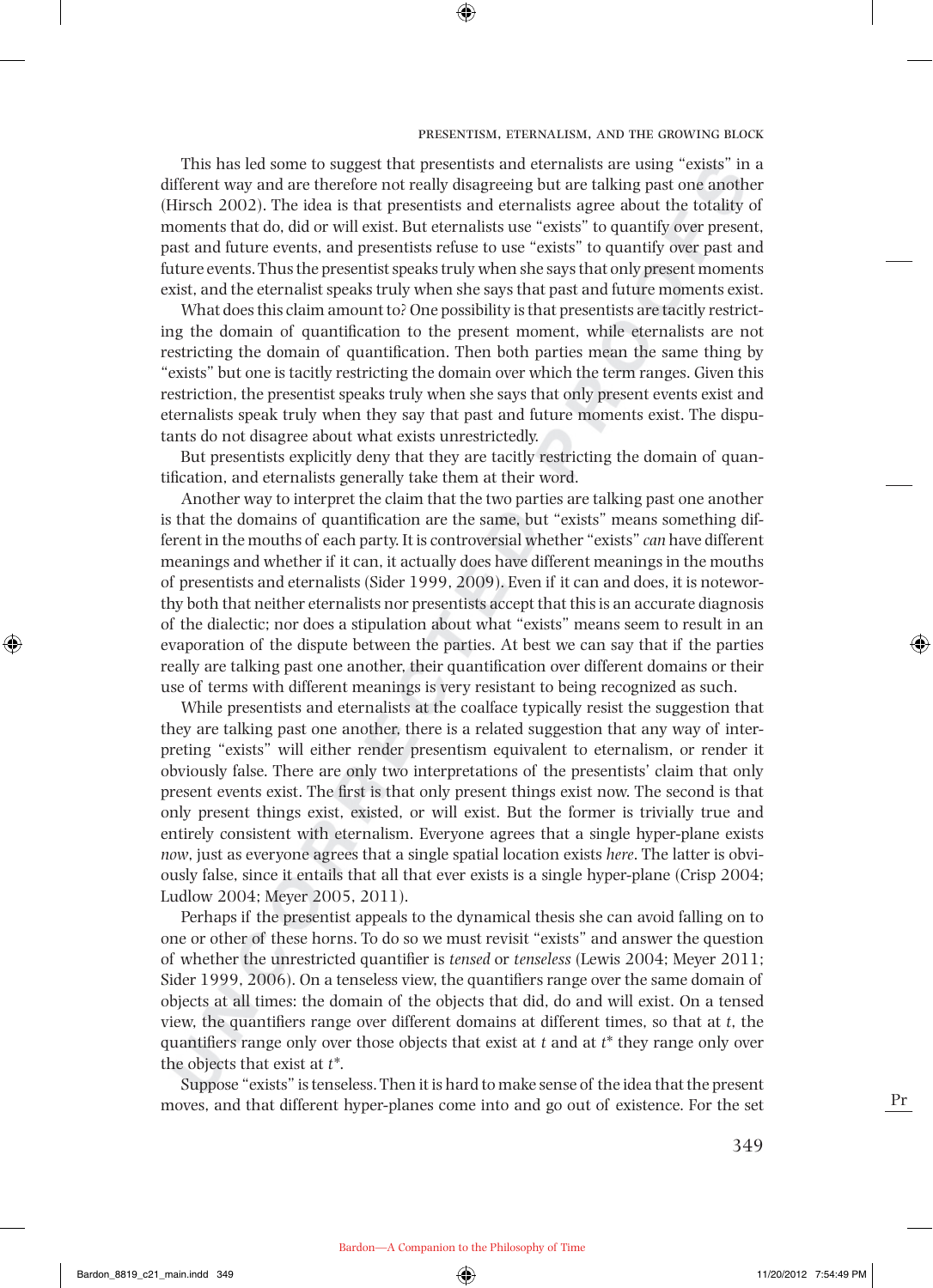of hyper-planes that did, does and will exist, according to the presentist, is the total set of hyper-planes to which the eternalist is committed. Again, presentism fails to be distinguishable from eternalism.

 $\circledast$ 

Suppose instead "exists" is tensed. Then at each *t*, the quantifiers range over the domain of objects that exist at *t*. Notice a potential ambiguity in this last claim. The quantifiers range of the domain of objects *that exist at t*. The obvious and most usual interpretation of this is that the domain of objects that exist at *t*, includes the objects located (or partially located) on the *t*-slice. Then at each *t*, it will be true that the set of *t*-objects (the objects that exist on the *t*-slice) exists and no other objects exist. But again we fail to distinguish presentism from eternalism, since the eternalist agrees that given a tensed quantifier, at each time *t* all that exists are the *t*-objects. Again, we fail to find any dynamism.

There is another alternative. Suppose that the domain of objects *that exist at t* is the domain of objects that exist *relative to t*. That is, it is the domain of objects that exist when *t* is the present moment. To see the difference consider a growing-block world. In such a world there is a difference between the set of objects that are located on the *t*slice, and the set of objects that exist *on some slice or other* when the *t*-slice is the objective present. In general, given dynamism, we want to say that relative to different present moments, different total sets of events exist. In particular, presentists want to say that when time *t* is the present moment, only the events at *t* exist and when *t*\* is the present moment, only the events at *t*\* exist, *and that at different times, different times are the present moment.* Given growing-blockism, we want to say that when *t* is the present moment set *S* of events exists, and when  $t+$  (a later moment) is the present moment, set *S*+ of events exists, and *S* is a proper subset of *S*+. But relative to *what* are different times present? Here, I think, an appeal to a second temporal dimension, often known either as meta-time or hyper-time, is needed. Meta-time is, roughly, supposed to be a temporal dimension very much like the temporal dimension with which we are familiar, but distinct from it in the way that the third spatial dimension is similar to the two other spatial dimensions, but is distinct from them. If there is meta-time in our world, then ours is a five-dimensional world insofar as it has three spatial dimensions and two temporal ones (though if presentism is true, nothing is extended along at least one of the temporal dimensions).

If we posit meta-time, we can maintain that different times are present relative to different *meta-times.* Let us suppose that tensed quantifiers range over the meta-times. At meta-time *M*1, the tensed quantifier ranges over all the events that exist at meta-time *M*1. What exists at any particular meta-time? *Ordinary times.* If dynamism is true, this is because when the tensed quantifier ranges over different meta-times, it thereby ranges over a different set of ordinary times. In a growing-block world, a set of ordinary times,  $t_1 \ldots t_n$  exists when the tensed quantifier ranges over  $M_1$ . A different set of ordinary times exists when the tensed quantifier ranges over *M*2. The same is true in a presentist world, except that the different sets of ordinary times that exist when the tensed quantifier ranges over different meta-times are *singleton* sets that contain a single time as a member.

While there is nothing incoherent in introducing the idea of meta-time, those who endorse the dynamical thesis generally reject the notion that they are thereby commit-

Pr

⊕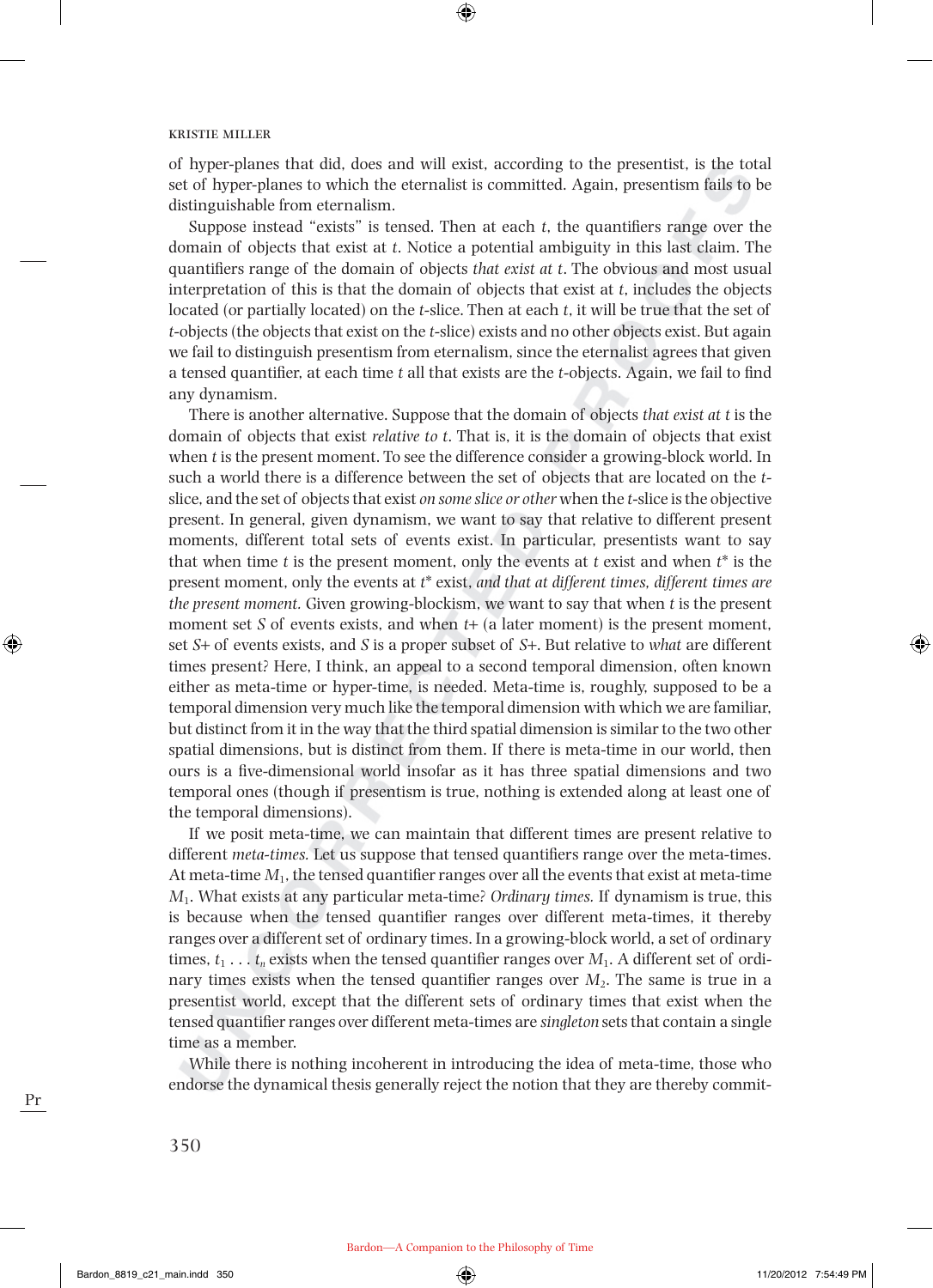ted to an additional temporal dimension. It is easy to see why they resist such a move. First, accepting a second temporal dimension might result in a vicious regress of dimensions, at least if the meta-temporal dimension is itself dynamical. For then a further temporal dimension will be needed in order to explicate how the present moment in meta-time moves. The regress is avoided if meta-time is B-theoretic. But then one danger is that presentism ultimately collapses into a kind of five-dimensional eternalism. Another danger is that positing an extra temporal dimension is ontologically excessive, and falls foul of Ockhamist and similar principles – that is, principles according to which we ought not posit any things in our ontology than are strictly necessary to explain the relevant phenomenon.

 $\circledast$ 

Another way to get a handle on the problem presented by the dynamical thesis is to focus on the role of tense in theories that endorse that thesis. Such theories take seriously the idea that there is an objective present and that we represent objective temporal passage in terms of moments passing from being future, to being present, to being past. The properties of presentness, pastness and futurity are what McTaggart (1908) famously called A-properties and which, he went on to argue, are inconsistent. No event can be present, past and future. Yet on a dynamical model every event must have all three designations. This apparent inconsistency led McTaggart to reject the reality of time, since he held that without A-properties there is no time, but necessarily there are no such properties (see Bigelow, "The Emergence of a New Family of Theories of Time", this volume Chapter 10).

The standard move on behalf of dynamical theories is to point out that no event need have all three properties *at the same time* (Lowe 1992, 2011)*.* But many eternalists think this move fails, and the A-theory is incoherent (Dyke 2001, 2002b; see also Thomson 2001 for discussion of these issues). One possibility is that we understand the idea that the A-properties are had *at different times*, in terms of a second temporal dimension. How is it that an event *E* goes from being future, to being present, to being past? By *E* being past, present and future relative to different meta-times. McTaggart considers this possibility, but since he supposes the A-series to be essential to temporality, he must suppose that any meta-temporal dimension is itself A-theoretic. Thus this move cannot succeed, for him, since we will necessarily end up with an infinite regress of meta-temporal dimensions.

To sum up then: there is a general sense that we know what defenders of presentism, eternalism and the growing-block theory are arguing about. What is controversial is whether there are three distinct models that are not only internally consistent, but such that each captures the view that its defenders intend. There are three core worries. First, whether presentism and eternalism can adequately be distinguished or whether the two parties are talking past each other either by using "exists" with different meaning, or by quantifying over different domains. Second, whether once we focus on the possible and plausible domains of quantification for "exists," it turns out that for each, presentism is either trivially true or obviously false. Third, whether the only way adequately to make sense of the dynamical thesis of growing-blockism and presentism is to appeal to a second meta-temporal dimension and if so, the extent to which that is a cost. Since these definitional issues could just as easily be expressed as objections, their consideration nicely brings us to some more general objections to each of the three views.

⊕

Pr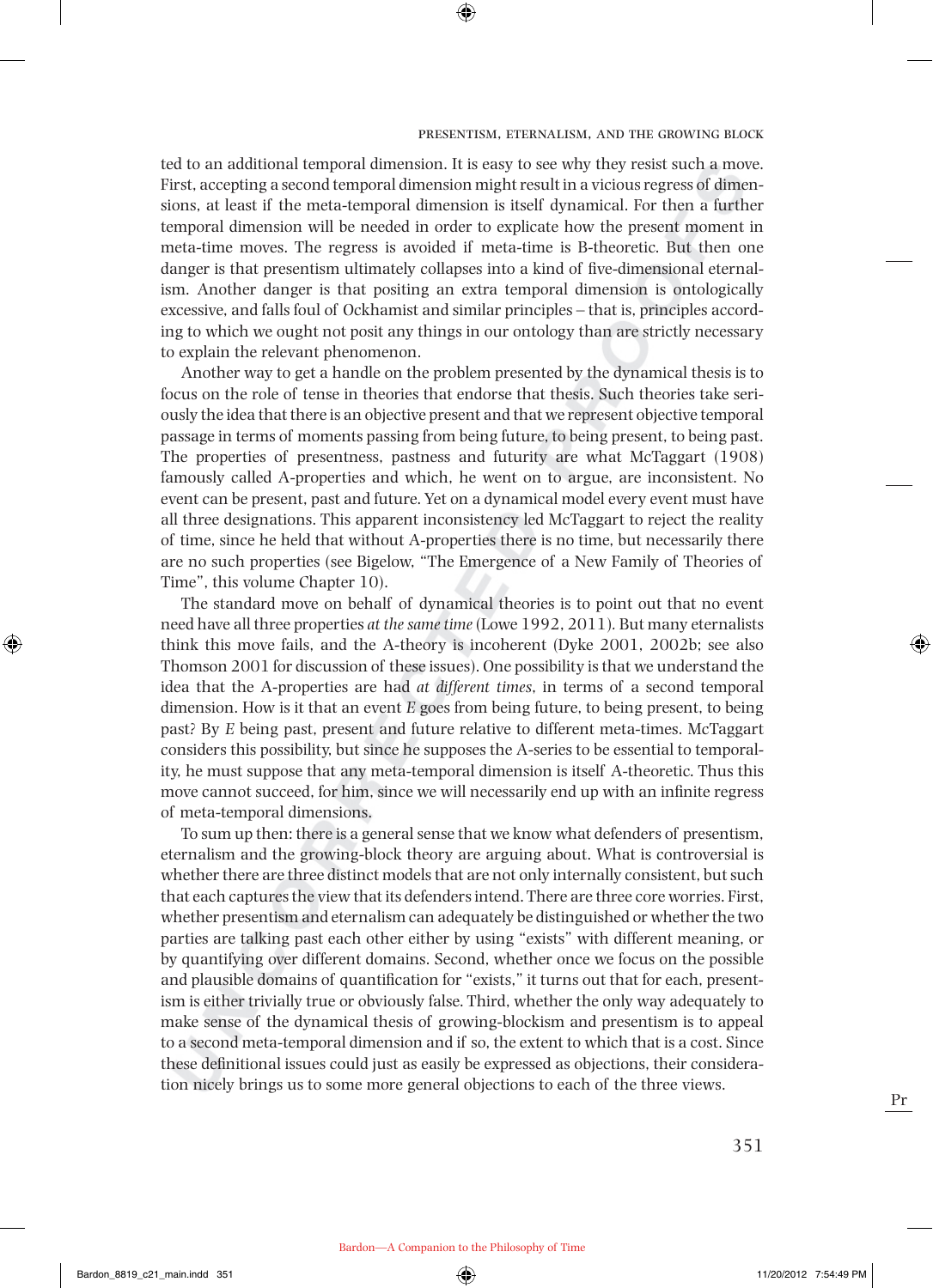## 3. Objections and Problems: Presentism

 $\circledast$ 

#### *3.1. Tensions With Our Best Science*

A frequent objection levelled at presentism is that it is inconsistent with, or at least in tension with, our best science: in particular, with the theory of special relativity (LePoidevin 1991; Price 1997; Putnam 1967; Savitt 2000; Wüthrich 2011). Recall in the previous section we supposed that we could represent worlds as four-dimensional manifolds that can be "sliced" into three-dimensional hyper-planes, and that there are various different ways of slicing a world depending on the "angle" of the slice (recall our block of Spam).

Now suppose that the world that we are representing is our world. According to the special theory of relativity (STR) there is no *uniquely correct* way to foliate spacetime into hyper-planes. Depending on the speed at which one moves – that is, depending on one's *frame of reference* – spacetime will foliate differently and different sets of events will be simultaneous. Thus two persons, say John and Bert, occupying two different frames of reference, may disagree about whether some set of events occurs at the same time, or at different times, and there is no fact of the matter as to which of them is right. This is because STR famously holds that simultaneity is relative: there is no *privileged* reference frame – no one correct reference frame from which to judge simultaneity – and hence no privileged set of events is "really" or "absolutely" simultaneous.

This presents little difficulty for the eternalist, since she can think of each set of perpendicular slices as representing one way of ordering events on the block, relative to one frame of reference. Other sets of slices sliced at a different angle represent other ways of ordering events on the block, relative to other frames of reference.

Matters are not so straightforward for the presentist. For suppose that John and Bert co-exist, that is, each judges the other to be simultaneous with himself. Suppose that according to Bert, Mary co-exists with Bert. Suppose existence is transitive  $-$  if *x* co-exists with *y*, and *y* co-exists with *z*, then *x* co-exists with *z*. Then it follows that John co-exists with Mary. But it is consistent with all that we have said that from John's frame of reference, Mary does not co-exist with John but instead Mary is located earlier, or later, than John. So if John is committed to Mary's existence, then he is committed to the existence of objects that are not, relative to his frame of reference, in the present. Since we can set up long chains of observers located in different frames of reference, we can derive the conclusion that John ought to be committed to the existence of objects he takes to be very distantly located in the past or future, and likewise for all the other observers in the chain (Putnam 1967).

This argument appears to threaten both the ontological and dynamical claims of presentism (and also growing-blockism). We might interpret the claim that no frame is privileged as the idea that all of the hyper-planes in the representation of our world are on an equal metaphysical footing. Since no frame is privileged, no single hyper-plane in the representation can be picked out from the set as being the unique plane that represents an *actually existing* hyper-plane and no set of events represented can be selected as all and only the events that are truly simultaneous. Therefore we should accept that all of the hyper-planes exist, and therefore that non-present events exist.

352

Pr

⊕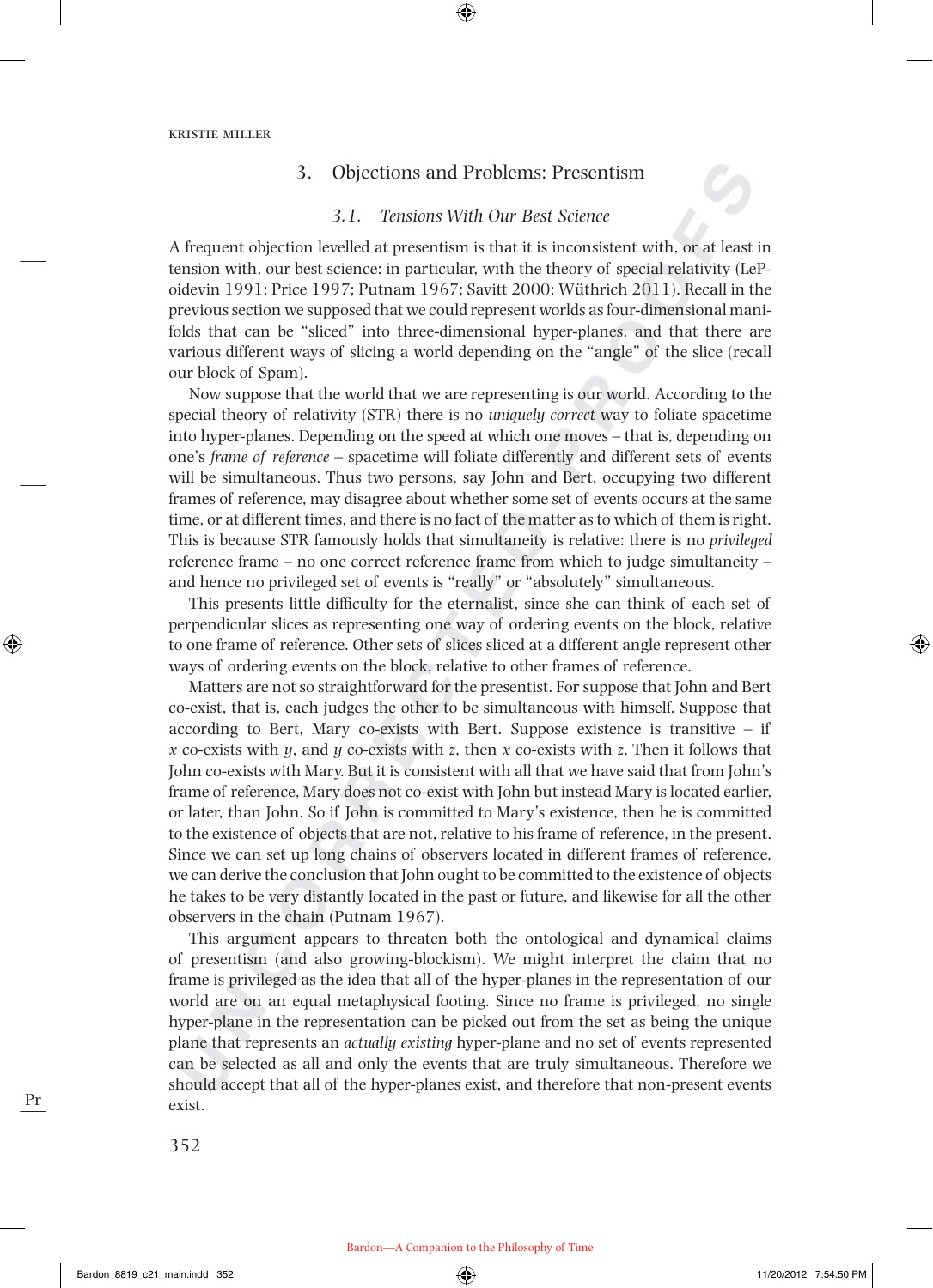The dynamical thesis is also threatened. It entails that there is a moving present, and therefore that there is something privileged about one of the many hyper-planes represented by the four-dimensional manifold. It requires that at any time one of the hyperplanes is the objectively present one and the other hyper-planes are not, and that at each subsequent time a different hyper-plane is the objective present.

 $\circledast$ 

For the presentist these two worries coincide, since for her the objective presentness of a unique hyper-plane consists in that hyper-plane being the only one that exists. An analogous worry arises from the growing-block theorist, since for her the presentness of a particular hyper-plane is grounded in that plane's being at the very end of the growing block: it is grounded in the slice or hyper-plane being such that there is a hyper-plane that exists earlier than it, but there is no hyper-plane that exists later than it. But if there is no way to make sense of the ontological thesis of the growing-block theory because one must be committed to the existence of all of the hyper-planes, then there is likewise no way to make sense of the idea of an objectively privileged hyper-plane that is the present and no way to make sense of the dynamical thesis.

Though this is a powerful argument, it does not show that presentism or the growingblock theory are inconsistent with STR. According to STR there is no privileged hyperplane. But the presentist and growing-blockist are free to reject the idea that this entails that all of the hyper-planes in our representation of the four-dimensional manifold are *metaphysically* on a par and hence that each corresponds to an *existing* hyper-plane (Bourne 2006). They can instead contend that STR tells us that there is no *physically* privileged hyper-plane: that is, it is no part of our best theories in the physical sciences that any single hyper-plane is privileged. Empirically, if you will, all planes are equal: no experiment could reveal one hyper-plane to be privileged. But being physically or empirically on a par is not the same as being metaphysically on a par. The dynamical thesis says that there is a metaphysically privileged hyper-plane, but does not suggest that we have or could have any access to *which* hyper-plane is privileged and thus does not entail that a metaphysically privileged hyper-plane is thereby physically or empirically privileged. Thus what STR tells us is that it is in principle impossible to *determine* which plane is the metaphysically privileged one. But it does not tell us that no plane is in fact metaphysically privileged.

This response renders STR consistent with the dynamical thesis of presentism and growing-blockism, but it comes with costs. The dynamical thesis is in part motivated by the thought that it seems to us as though time flows, and as though the present moment is importantly different to other moments. Presentists and growing-blockists take this phenomenology seriously, attributing it to the fact that the world really is one in which times flows and the present is importantly different to other moments. But this contention is in striking tension with the claim that although there is a privileged hyper-plane, we could never know which it is, since its being metaphysically privileged does not entail its also being empirically or physically privileged (Prosser 2000, 2007). But if there is no way to detect which plane is privileged and its being metaphysically privileged makes no empirical difference in the world, then it is hard to see how the fact that a plane is metaphysically privileged could ground our temporal phenomenology. How can that which is empirically epiphenomenal be the explanation for the way the world seems to us? But if a plane's being metaphysically privileged is not what grounds

⊕

Pr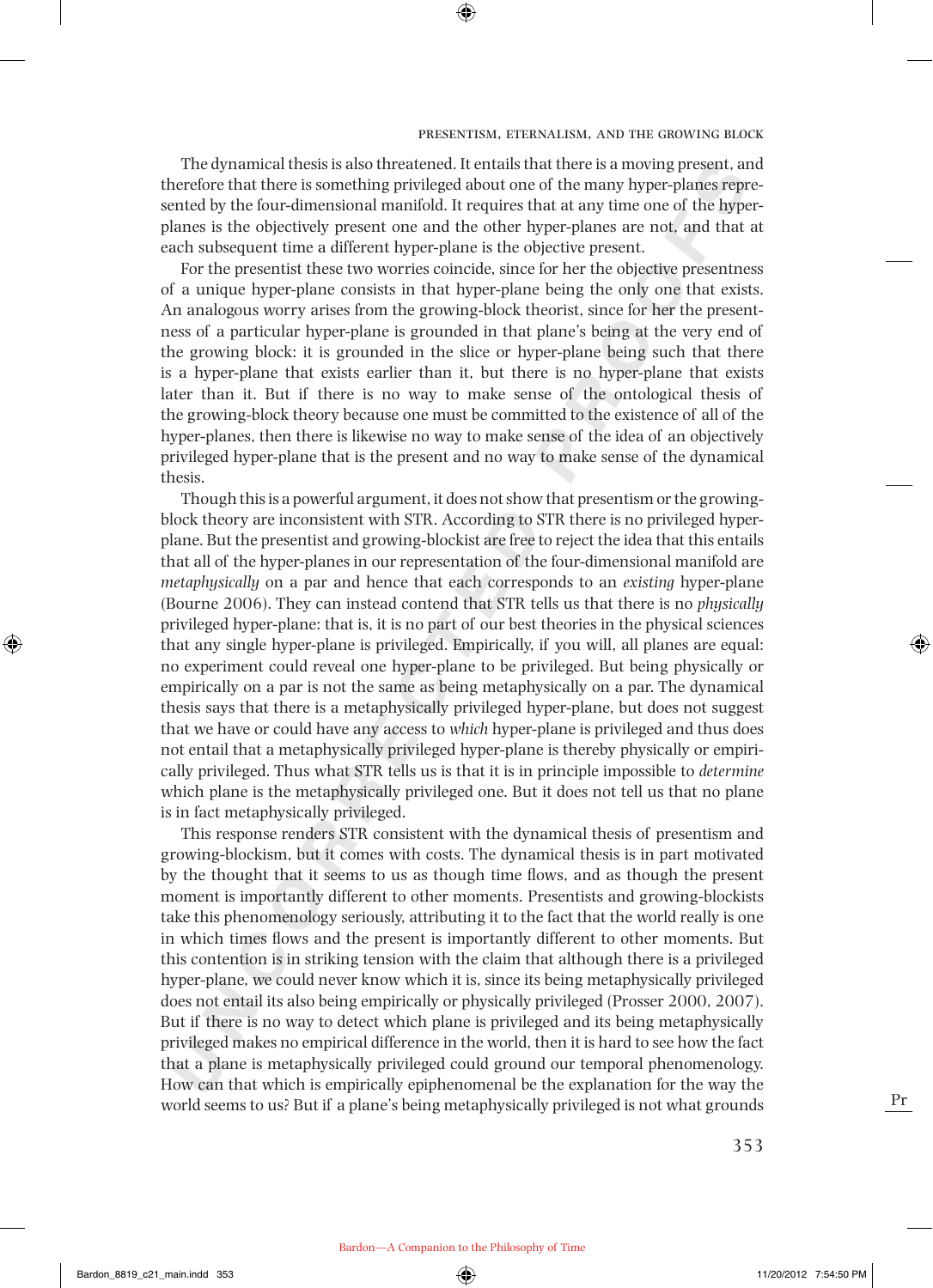our temporal phenomenology, then what motivation is there for positing the existence of a privileged plane?

 $\circledast$ 

The presentist and growing-block theorist can also meet the distinct challenge that STR appears to offer to their respective ontological theses. The problem offered by STR is essentially that since different objects co-exist relative to different frames, and since co-existence is transitive, we should admit into existence events that are, from our frame of reference, non-present. To get this argument off the ground one must suppose that co-existence is transitive. But that can be denied. Instead it can be argued that what we have learned from STR is that all talk should be frame-relativized, and therefore that talk of existence and co-existence ought to be frame-relativized. We should resist the claim that co-existence across different frames is transitive.

Again there are costs to this move. The idea that existence itself is not transitive is counterintuitive. It is, after all, the idea that although *X* exists relative to Peter, and Peter and Bert exist relative to one another, nevertheless *X* does not exist relative to Bert. Since presentism prides itself on being a folk-friendly view, rejecting what appears to be a very folk-friendly view about existence is costly. Still, this cost is less than the one involved in holding that although there is a privileged hyper-plane, its being privileged makes no empirical difference. One can point out that there are many counterintuitive consequences to STR, and the intransitivity of co-existence is one of these. It is more damaging to those who accept the dynamical thesis that it turn out that one of the core motivations for accepting dynamism – our temporal phenomenology – is undermined by conceding that given STR, which hyper-plane is metaphysically privileged is empirically undetectable (Savitt 2000).

There is another cluster of responses to the tension between STR and dynamical theories, which rejects STR as the true (or approximately true) physical theory. Most such responses do not reject outright the role of physics in providing an account of the nature of our world: they are less revisionary than that. Instead, they suggest that there are other theories, often known as neo-Lorentzian theories, that are empirically equivalent to STR and which are not a threat to dynamism. I will not discuss these responses here.

#### *3.2 Making Sense of Past-Tensed Claims*

Another challenge facing the presentist lies in making sense of past-tensed statements. Whether we think dinosaurs exist or not, most of us think that claims like "dinosaurs did exist" and "some dinosaurs were large" are true. But what makes those claims true? For the eternalist the answer is easy, it is that there is a region of spacetime located earlier than our current region, and large dinosaurs exist in that region.

One expects that claims about what is the case are made true by states of the world. If "penguins are black and white" is true, it is because of the way the world is with respect to penguins. Since presentists hold that there are no past or future events, those events cannot ground the truth of past or future-tensed statements. Instead, the present state of the world must ground the truth of past- (and future-) tensed statements if anything does. How can the present moment ground truths about the past? That depends on which presentist you ask. Ersatz presentists hold that other times are a bit

Pr

⊕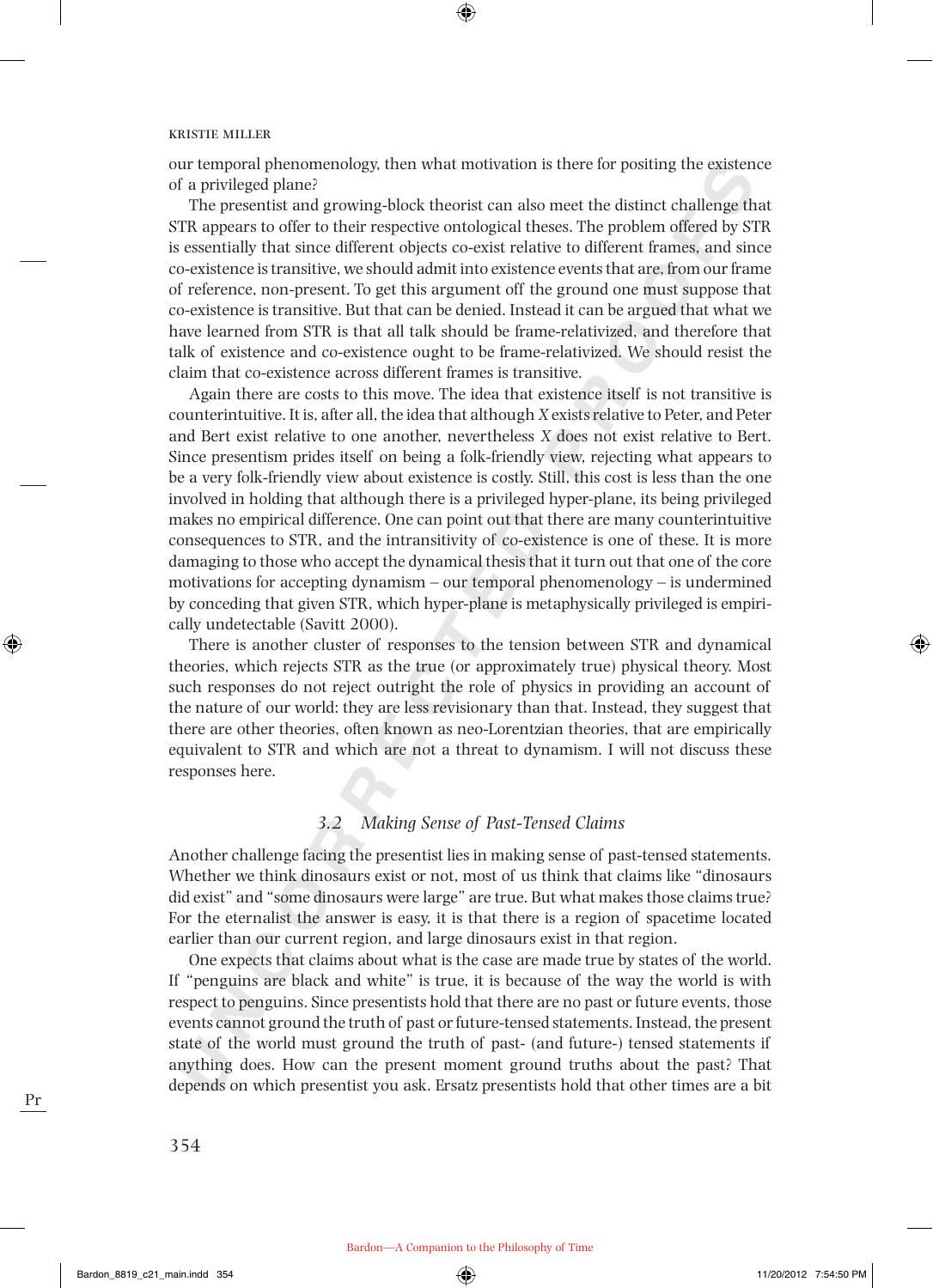like other possible worlds. Just as ersatz worlds are abstract objects that exist in our world and represent the ways things could have been but aren't, so, too, ersatz times are abstract objects that exist in the present moment and represent the ways things were in the past but are no more. The crucial difference between the two cases is that the ersatz presentist must also introduce an ordering relation on the ersatz times which is analogous to an earlier and later-than ordering so that she can say that ersatz time *t* is later than ersatz time *t*\* (Bourne 2006).

 $\circledast$ 

Then, according to the ersatz presentist, "dinosaurs were large" is true just in case there is an ersatz time  $t_n$  that represents our current moment, and there is an ersatz time  $t_m$  which is earlier than  $t_n$ , and  $t_n$  represents there being large dinosaurs. The important feature of ersatz presentism for current purposes is that abstract objects ground past or future-tensed statements (Bourne 2006; Crisp 2007).

Other presentists ground past-tensed truths by appealing to tensed properties that are instantiated in or by the present moment. For instance, suppose it is true that Mary was ten, though Mary is now twenty. The presentist can ground the truth of "Mary is twenty" in currently existing Mary's having the property of being twenty, and can ground the truth of "Mary was ten" in currently existing Mary's having the tensed property of h*aving been ten*. That won't work for all past-tensed statements, since there are no dinosaurs around now, to have, for instance, the property of having been large in the past. One possibility is that there is just one set of fundamental particles that have existed from the beginning of the universe. Those particles exist in the present moment, and certain sets of those particles have tensed properties. So there is a set of particles that has the tensed property "having once composed a dinosaur" and that is what makes it true that at least one dinosaur existed in the past. But the presentist does not need such a complex account, she can hold that the present moment itself has past-tensed properties that ground the truth of past-tensed claims (Bigelow 1996). The present moment has the property, for instance, of being such that dinosaurs did exist.

Alternatively, suppose determinism is true, that is, the laws of nature plus a complete specification of the particular matters of fact at a time, completely determine the way the world is at every other time. Then the presentist might hold that the current state of the world, plus the laws of nature, determine the way the world was, and this grounds past-tensed truths. Unfortunately, if determinism is false – if the laws of nature are chancy or probabilistic – then when we combine them with the particular matters of fact at a time they will not uniquely determine the way the world was, (or will be) at every other time. Instead there will be a range of possible past states of the world that are consistent with the probabilistic laws and the current state of the world. So there will be some past-tensed statements that are neither true nor false. That seems counterintuitive in the extreme. It may be impossible to know whether Fred the dinosaur killed two or three herbivorous dinosaurs on a particular day in the past, but surely there is a fact of the matter.

It is also worth noticing that grounding truths in the laws of nature can only succeed if the presentist rejects certain metaphysical conceptions of those laws. If the laws of nature are Humean – if the laws are the best systematizations of the total distributions of matters of fact – then it is hard to see how we could ground past-tensed truths by appealing to those laws. For we cannot extract Humean laws from the present

355

⊕

Pr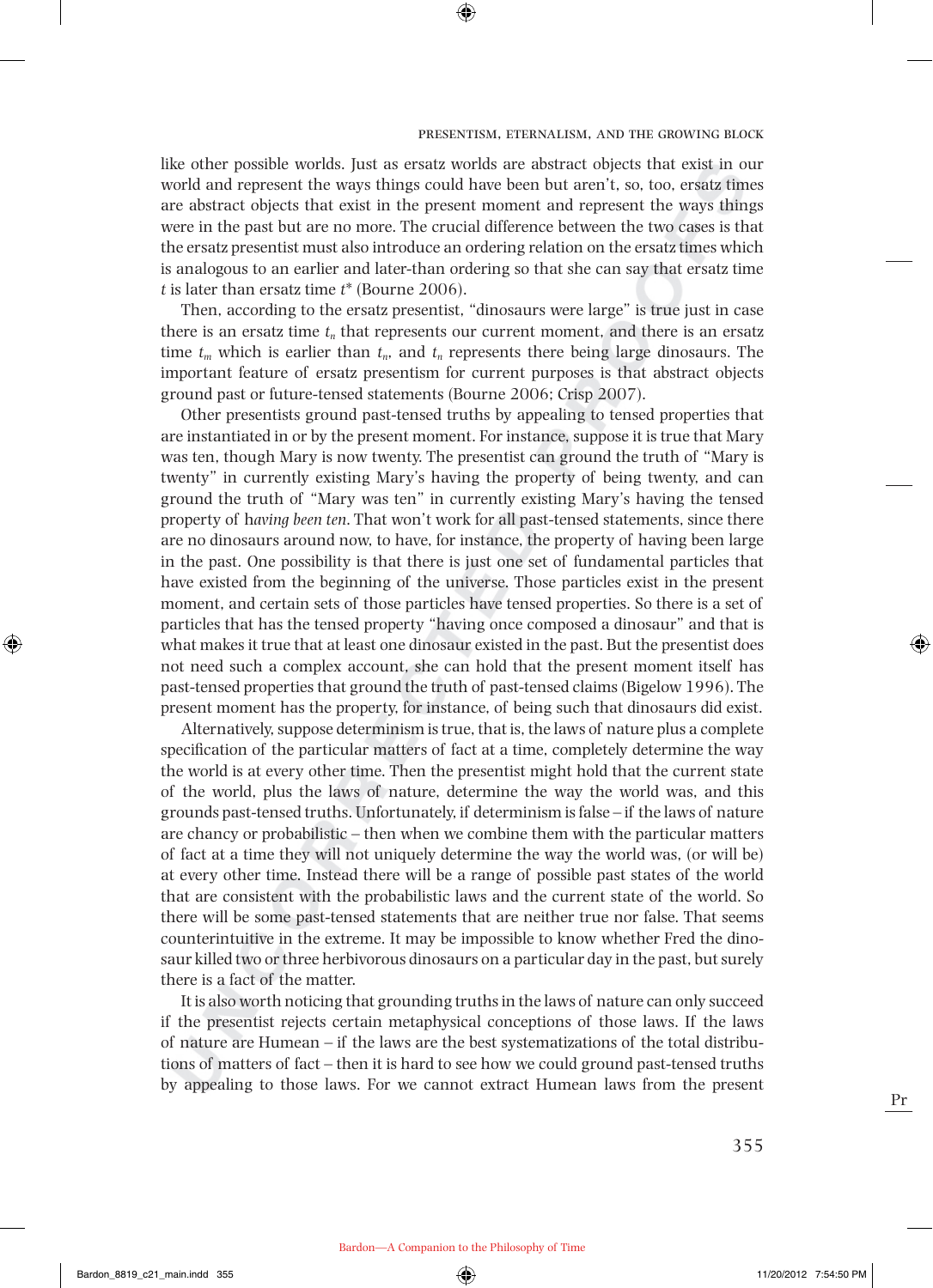moment: we need access to the entire mosaic of facts in order to determine the appropriate systematization of those facts. If presentism is true, then we need access to past and future-tensed facts about what did and will happen since the laws are the best systematization on this totality of facts. But if we appeal to past and future-tensed facts to determine the laws, we cannot then use the laws to ground the truth of past-tensed statements. So the presentist must reject Humean-style accounts of the laws of nature in favor of something more like Armstrong's view of laws as universals related by nomic necessitation.

 $\circledast$ 

These are just a few of the myriad options on the market for grounding past-tensed claims in the present moment. These approaches all do the job, with varying degrees of success, with the possible exception of the appeal to the laws of nature which, if the laws are not deterministic, leaves some claims about the past as neither true nor false. But the general worry with all of these strategies is that they locate the truthmaker for past-tensed statements in the wrong sort of place. They get the right claims to come out true, but they do so in the wrong kind of way (Caplan and Sanson 2011; Keller 2004). In the present, the claim "penguins are black and white" is grounded by fleshand-blood penguins and the color that they are. But the similar claim "penguins were black and white" is not grounded by anything remotely penguin-like. It is grounded by an abstract object, or by a *sui generis* tensed property of the present moment, or by the laws of nature and the particular current matters of fact. But many suppose that none of these seem like the right kinds of things to ground that claim, because it ought to be grounded in something very much like what grounds the present-tensed claim that "penguins are black and white". Here we have a clash of intuitions. Since presentists think that there are no past objects, perhaps they quite rightly think that what grounds past-tensed claims must be radically different to what grounds present-tensed claims (Button 2006, 2007; Crisp 2007; Kierland 2011; Tallant 2009). The objector's worry is then perhaps best thought of not as the concern that what grounds past-tensed claims is different *in kind* to what grounds present-tensed claims, but rather, that the difference is the wrong kind of difference because what it is that grounds past-tensed claims turns out to be the wrong kind of thing to plausibly do the job.

## 4. Objections and Problems: Eternalism

#### *4.1 Free Will and Fatalism*

Eternalism is, *inter alia*, the view that past, present and future events exist. If there will be sentient robots, then there are sentient robots. Just not around here. If there will be nuclear war with the sentient robots, there is nuclear war with the sentient robots. Just not around here. That has led most philosophers to conclude that in an eternalist world, the future is fixed: for any future-tensed claim uttered at *t*, that claim is either true at *t*, or false at *t*, and it is determinate, at *t*, *which* of these truth values it has.7 If I now utter the claim "sentient robots will take over the world" that claim is now either true or false, because there is either a region of spacetime in the future in which there are sentient robots taking over the world, or there is no such region of spacetime. The fixity of the future might lead one to feel a little queasy. If the facts about what will happen

Pr

⊕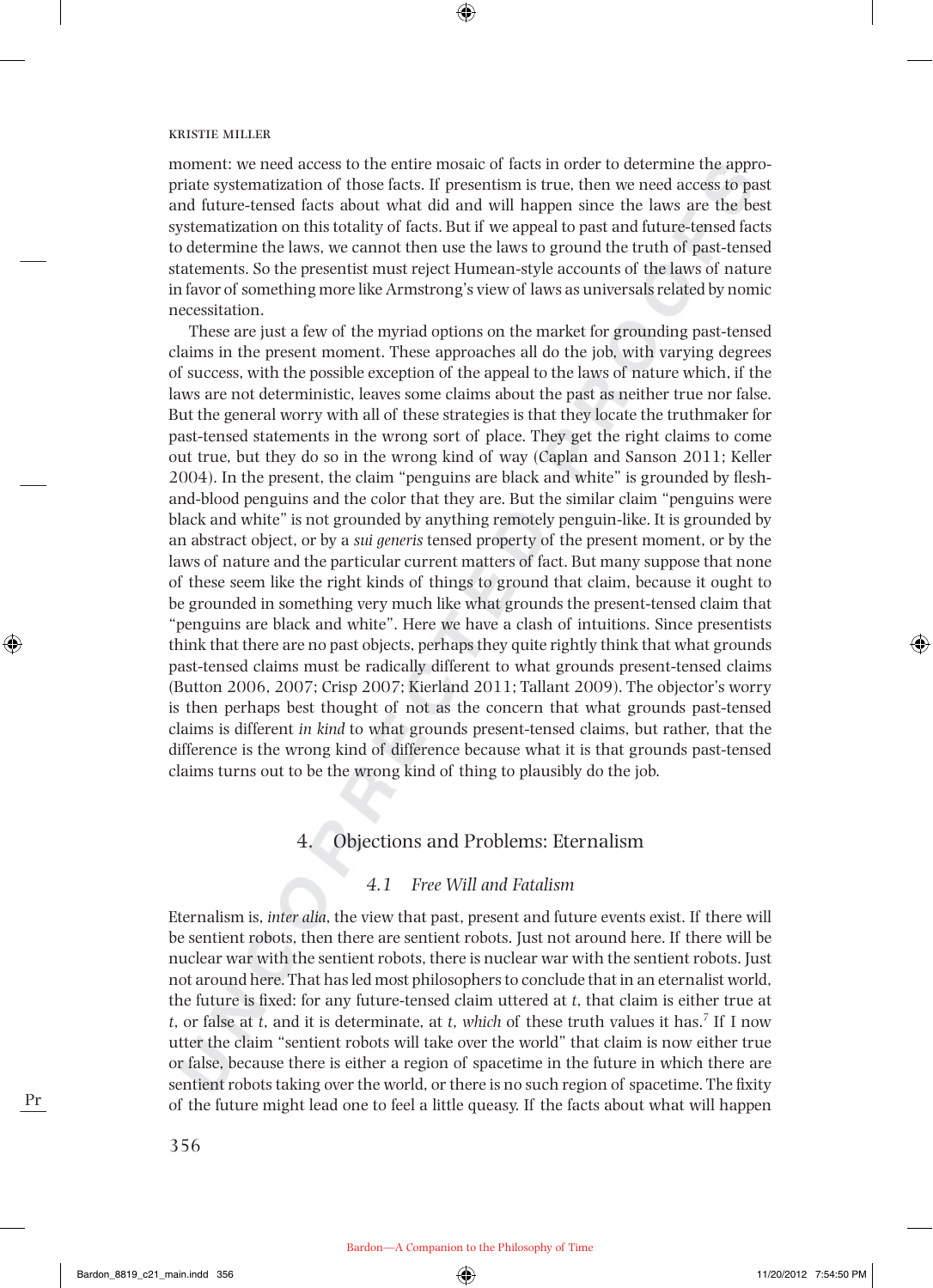are fixed, then what room is there left for free will, and shouldn't we all just be fatalists?

 $\circledast$ 

This seems to me to be misplaced as an objection primarily to eternalism. Notice that this objection, or one like it, arguably also cuts against presentism if it cuts against eternalism. How so? Nothing about presentism *per se* guarantees that in a presentist world the future is not fixed. The presentist is committed to the claim that future objects and events do not exist. So there are no sentient robots. But there are also no dinosaurs. As we saw in the previous section, presentists must come up with a way of grounding the truth of past-tensed claims. But since the past and the future are ontologically on a par, it is *prima facie* plausible that whatever apparatus the presentist uses to ground past-tensed statements will (or at least could) also ground future-tensed statements. This is very easy to see if one grounds past-tensed statements in the totality of matters of fact in the present plus the laws of nature. For the actual laws of nature are symmetrical, and if they are deterministic then they completely determine not only what did happen in the past, but also what will happen in the future. Thus for every pasttensed or future-tensed claim, that claim is either true or false and determinately so. Likewise, while one clearly could suppose that the world has *sui generis* past-tensed properties that serve as truthmakers for past-tensed statements, but does not have *sui generis* future-tensed properties that serve as truthmakers for future-tensed statements, it is not clear in virtue of what a world would be like that. Introducing such a difference would seem to be *ad hoc* without an independent explanation for why the former, but not the latter, exist. And that explanation had better not be that the former exist because the past did exist, while the future does not yet exist.

So the presentist is not, despite appearances, in an obviously better position to deny that the future is fixed if she also wants to maintain that the past is fixed. This is unsurprising: the eternalist and the presentist treat the future and the past on an ontological par. That makes it difficult to hold that there is fixity in the past, but not in the future. In this respect both the eternalist and presentist differ from the growing-blockist, who has the resources to explain how the past can be fixed but the future not: for the past exists and grounds the truth of past-tensed statements, but the future does not exist, and hence fails to ground any truths about future-tensed statements.<sup>8</sup>

On the safe assumption that the presentist is committed to a fixed past, and hence also, by this reasoning, to a fixed future, does this mean that both eternalists and presentists (but perhaps not growing-blockists) should be concerned about free will? There are reasons to think not. Suppose that the future is fixed. Future-tensed statements are, now, either true, or they are false. Suppose it is true that there will be a war with sentient robots. In a sense we cannot do anything about that whatever we *in fact do*, the war with the robots will come to pass. But that does not mean that what you or I choose to do makes no difference to the way the world turns out, or that somehow our choices are constrained in a deleterious manner. It is consistent with it being the case that there *will* be a war with sentient robots, that the reason there is such a war is because of what you and I do now. Indeed, one would expect that the reason there is such a war, is in part because we build such robots. We make certain choices, and these choices have a causal impact on the way the world is. These choices, in effect, bring it about that there is a war with the robots in the future. Moreover, it is consistent with the fact that there will be such a war, that had we all made different choices, there would

⊕

Pr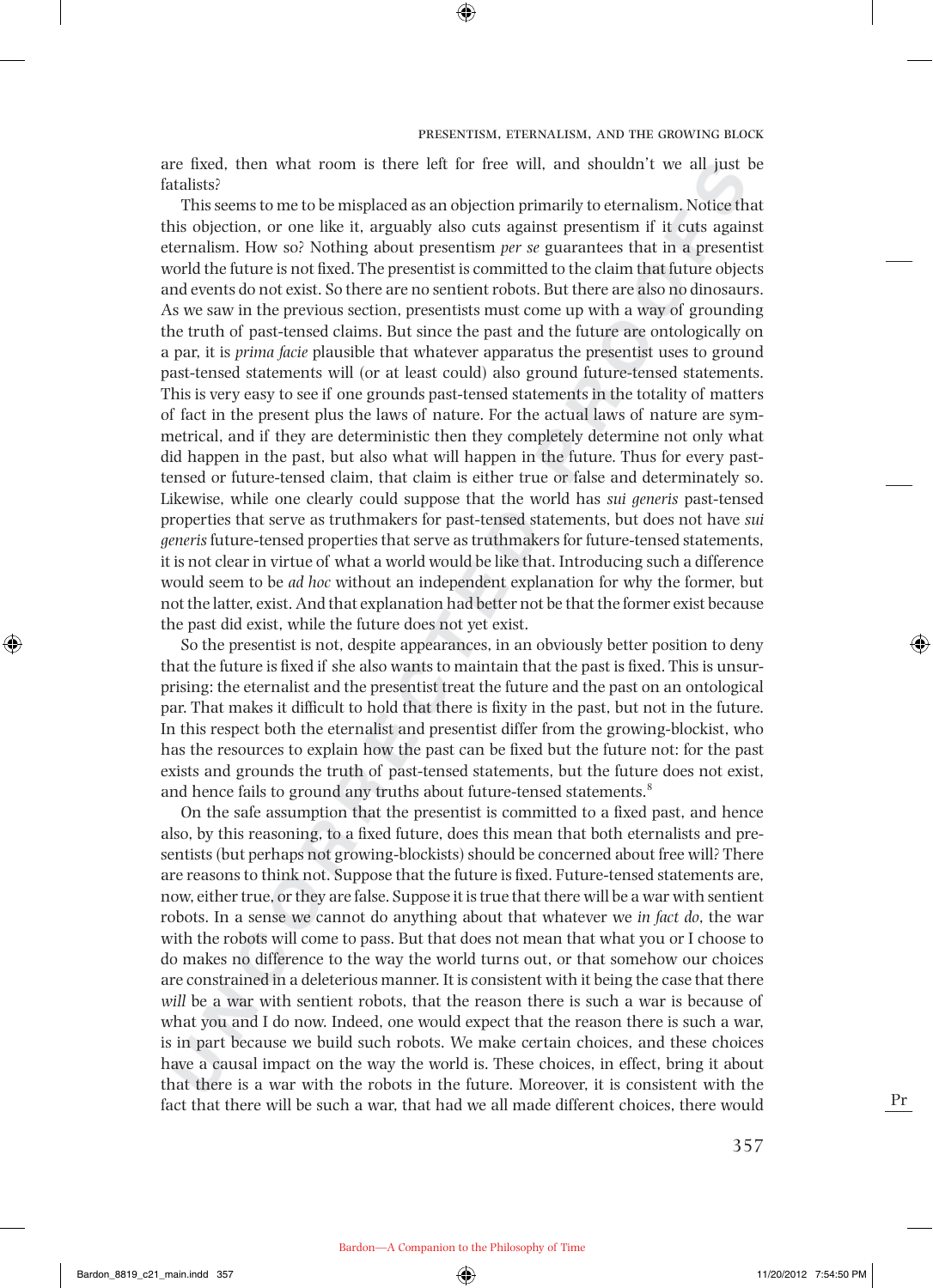have been no war, and the facts about the future would have been different. The future would equally have been fixed, but the fixed facts would have been other than they are. From the fact that whatever choices we in fact make, these lead to a war with the robots, it does not follow that had we made different choices, there would nevertheless have been a war with the robots.

 $\circledast$ 

Perhaps there are quite general reasons to worry about whether you and I have free will in some appropriately meaty sense. But future-tensed statements now having determinate truth-values does not give us any additional reason to worry about free will.

#### *4.2. Where is Flow and Change?*

Both presentism and the growing-block theory have an inbuilt account of temporal flow and change. Both are dynamical models in which the totality of the world changes over time. For the presentist, temporal flow is modelled by the coming into and passing out of existence of progressive presents. For the growing-blockist, temporal flow is modelled by the coming into existence of new moments, each of which is the present moment until the next one comes into existence, at which point that moment passes into the objective past. Both have a ready answer to the question of why it seems to us as though time flows and as though our world is constantly changing: because it does. Eternalism, on the other hand, is a static view that rejects temporal flow. Since it certainly seems to many that there is temporal flow and change, this is a cost to eternalism. At the least, the eternalist owes us an account of why it should seem that there are such features in the world when there are not. (For eternalist explanations of why we seem to experience temporal flow see Dyke and Maclaurin, "Evolutionary Explanations of Temporal Experience," Chapter 30 of this volume, and Dainton, "The Perception of Time," Chapter 23 of this volume; for eternalist accounts of change see Goswick, "Change and Identity Over Time," Chapter 22 of this volume.)

There is no shortage of suggestions for eternalist accounts of why we have the phenomenology we do. It remains an open question whether any of these accounts are convincing.

## 5. Objections and Problems: The Growing Block

#### *5.1 Epistemic Problems*

As we saw in Section 3, growing-blockism faces many of the same problems as the presentism when it comes to the theory of special relativity. I will not revisit those worries here. Instead, I focus on a cluster of objections that target growing-blockism but not presentism.<sup>9</sup>

Suppose that our world is a growing block. Our phenomenology as of temporal flow, and of the present having a particular quality that the past and future lack, are supposed to be explained by the gradual accretion of new time-slices, each of which is the objectively present moment when it comes into existence, and thereafter passes into the objective past. Consider Julius Caesar at the moment at which he crosses the

Pr

⊕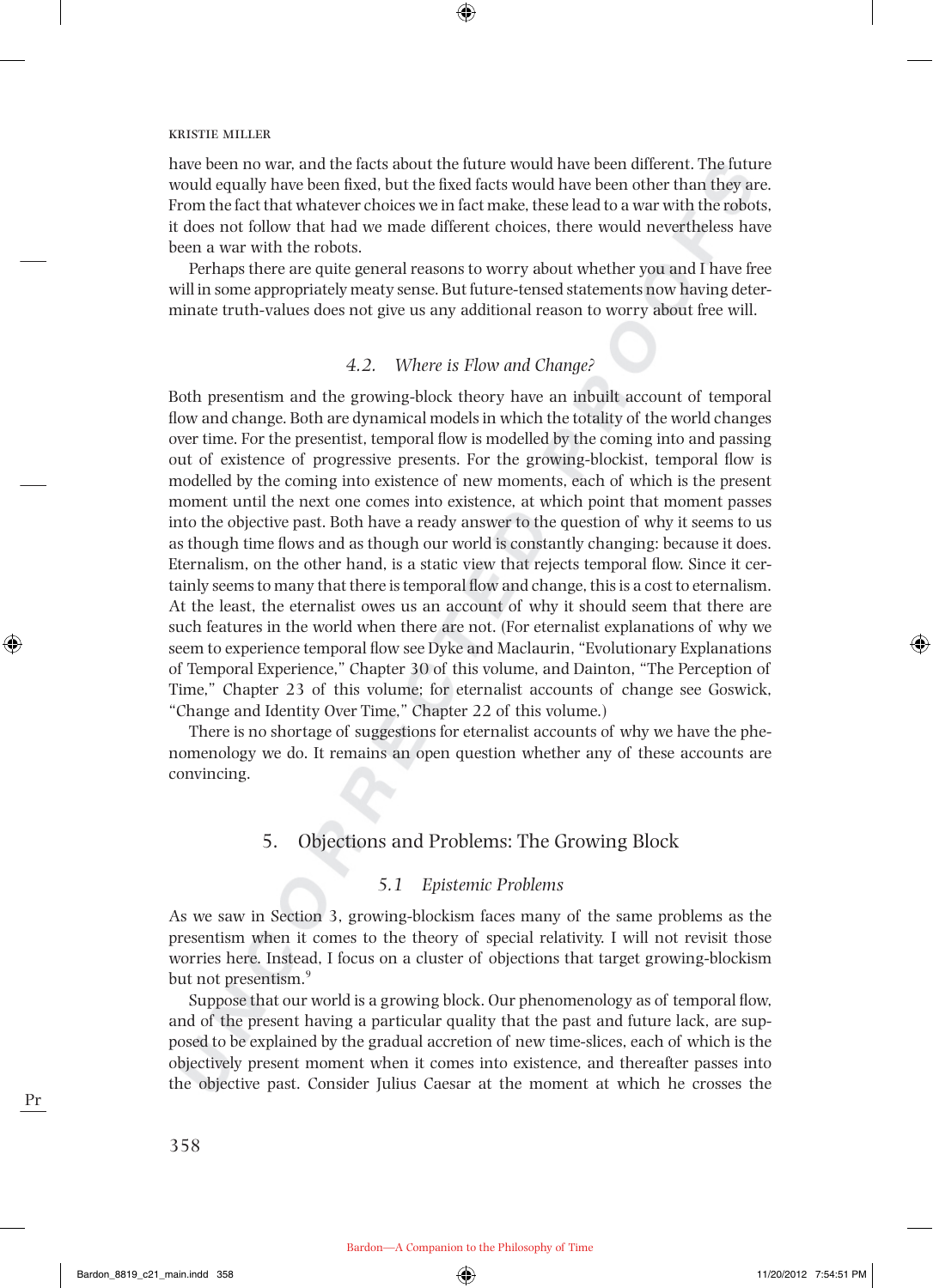Rubicon. There was a time when Caesar was in the objective present. Thereafter, he has been in the objective past. Suppose that in 60 BC, when Caesar is having a chat to Cicero about Pompey, Cicero asks Caesar whether either or both or them are located in the present. There is a moment – a durationless instant – at which, were Caesar to (very rapidly) answer "yes", he would speak the truth: namely when the relevant threedimensional slice upon which he and Cicero are located, is at the very edge of the block. Thereafter, Caesar would be wrong to answer "yes". Cicero then puts it to Caesar that since there are either an infinite number (if time is continuous) or a very large finite number (if time is discrete) of locations in the four-dimensional block that are in the objective past, and only one instant that is in the objective present, that he and Caesar ought to think it far more probable that each of them is in the objective past (Bourne 2002; Braddon-Mitchell 2004; Merricks 2006).

 $\circledast$ 

The problem to which Cicero alludes is that in a growing-block world, it does not seem possible to determine whether one is located in the objective present or the objective past, and given this, one should conclude that almost certainly one is in the objective past. The worry is twofold. First, there is the epistemic worry that none of us can know whether we are located in the present or not. The second is that if each of us has more reason to think we are located in the objective past than in the objective present, then the explanation for our temporal phenomenology *cannot* be that we are located in the objective present. At least, the explanation for my temporal phenomenology cannot be my location in the objective present on the assumption that whatever my phenomenology is like when slice *S* comes into existence with (some slice of) me as a part of it, that phenomenology remains the same regardless of whether there are slices that occur earlier than *S* but not later, or whether there are slices that exist both earlier and later than *S*.

Defenders of the growing block have responded to the epistemic challenge by denying this last claim (Forrest 2004, 2006; Merricks 2006). In essence, this is to deny that my phenomenology at *t* supervenes on the way the world is *at t* or *at and before t*. The suggestion is that it is necessary for the existence of phenomenology at a time *t*, that *t* is the objectively present slice. Thus insofar as you and I know that we have phenomenology, we thereby know that we are in the objective present. This response is sometimes known as the dead past view, since it entails that all persons located in the objective past lack phenomenology, though those persons did have phenomenology when they were located in the objective present. What is perplexing about this view is, first, that it entails that the having of phenomenology depends not just on the way the world is at *t*, and perhaps was before *t*, but on whether there exists a slice that is later than *t*. These extrinsic facts about the world do not, *prima facie,* seem to be the kind of facts that should determine the facts about phenomenology at *t*. Second, the view entails that although there are truthmakers located in the past for claims such as "Caesar crossed the Rubicon," other claims such as "Caesar was nervous as he crossed the Rubicon" are not made true by the existence of objects in the past, since there is no object in the past that is nervous. The growing-block theorist must offer a different account of what grounds the truth of past-tensed claims that attribute phenomenological states to individuals than what grounds the truth of all other past-tensed claims (Heathwood 2005).

⊕

Pr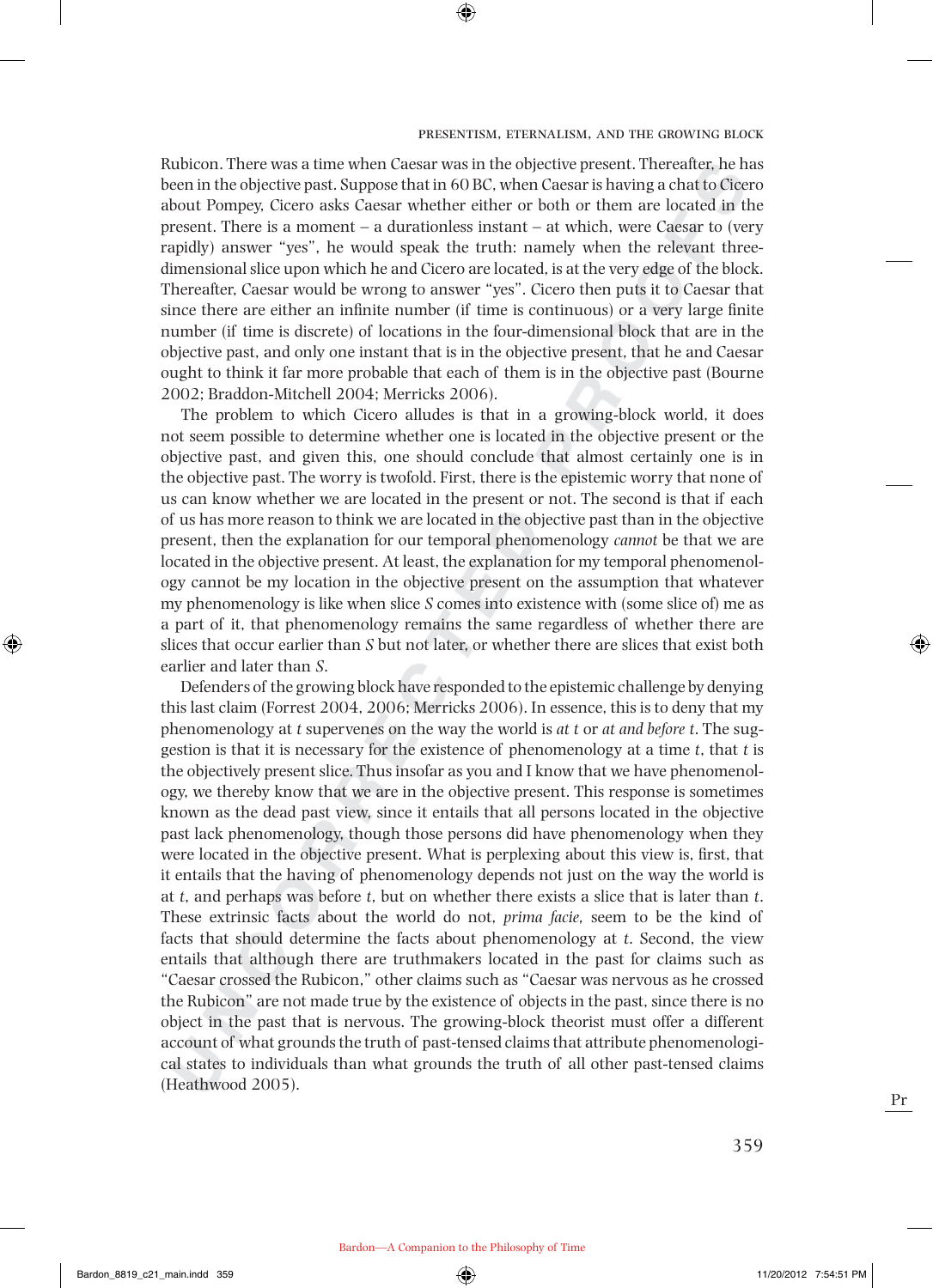## 6. Where to from Here?

 $\circledast$ 

It is fair to say that all three views about the nature of time and ontology face challenges. Which view one finds conducive will depend in large part on one's intuitions about the various costs and benefits of each view. I do not want to try and offer an overall cost–benefit analysis. Instead, it is profitable to think about the key challenges that each view faces, and some avenues of future investigation.

For the eternalist, the key challenge lies in explaining temporal phenomenology and in explaining the apparent directionality of time. There has been significant work in this area, but questions still remain: why do we have such a different relationship with the future than with the past: why is it that effects typically precede their causes when the laws of nature are symmetric: why do we remember the past, but not the future: why does the present seem to us to have a particularly salient quality that other moments lack; what are the cognitive apparatuses that underlie our experience of temporality and how do they function to create temporal phenomenology; what is the evolutionary significance of the phenomenology of temporal flow and to what extent is the phenomenology of temporal flow essential for agency. Presentism and the growing block theory have easy answers to some of these questions, but eternalism owes us more by way of an account of these phenomena. This is where the real work lies. If the eternalist can present a sufficiently robust, nuanced and plausible story about how we come to have the phenomenology we do, what role that phenomenology plays, and what features of the world that phenomenology tracks, given that it does *not* track temporal flow, then this will render eternalism very difficult to beat as the correct account of the ontology and temporal structure of our world.

The key challenge for both growing-blockism and presentism is, as I see it, resolving objections in a way that does not undermine the very motivation for accepting either of these views. Both views are motivated by the thought that *prima facie*, and in the absence of contravening evidence, the way the world seems to us is a good guide to the way the world is. Sometimes the way the world seems to us to be is not the way that it is. Such discoveries, such as the empirical discoveries that underlie STR, present problems for presentism and growing-blockism. The issue they face is not that their views cannot be made consistent with STR, but rather, that the most naturalistically and scientifically respectable ways of doing so radically undermines the motivations for either view. For in making the privileged present empirically undetectable, it becomes very difficult to see how the presence of such a present could be the explanation for our temporal phenomenology, the very thing that motivates both views to posit a privileged present in the first place.

The form of this problem generalizes. In the case of growing-blockism it rears its head in the guise of the various responses the growing-blockist mounts to the epistemic objection. The growing-blockist must either say that only objectively present persons have phenomenology, thus presenting a radically new view of what it takes for an arrangement of matter at a time to form the supervenience base for consciousness, or she must concede that we cannot know that we are in the objective present. The former is, arguably, independently implausible. The latter radically undermines the growingblock theorist's motivations for her view, since it implies that we have the same phe-

360

Pr

⊕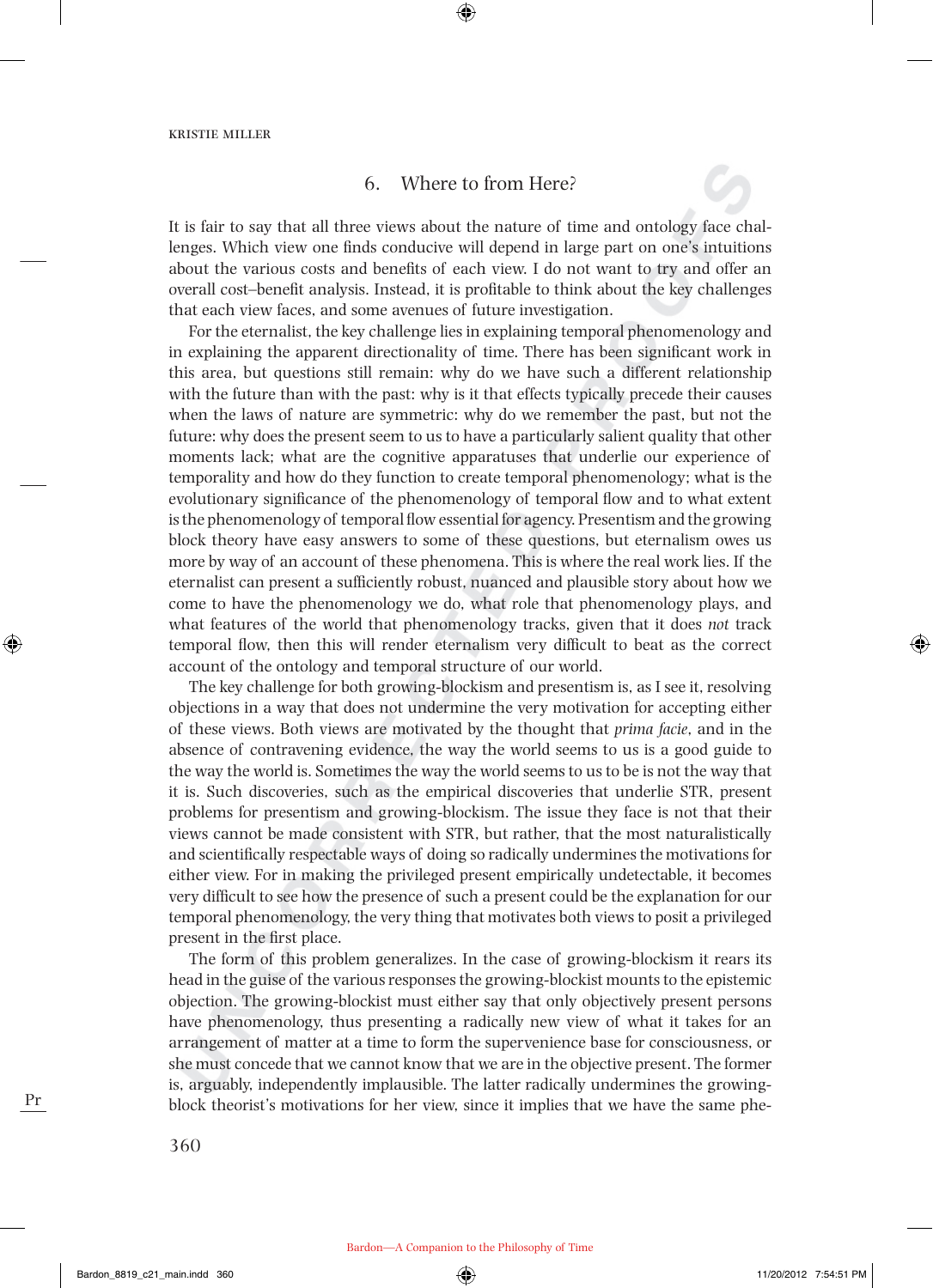nomenology as of temporal passage and of being in the present, regardless of whether we are in the objective present, or in the objective past where there is no passage.

 $\circledast$ 

Presentism is viable only if it can provide a plausible account of the truthmakers for past and perhaps also future-tensed statements. But the more plausible the account is, by which I mean, the more the truthmakers for past-tensed statements are like the truthmakers for present-tensed statements, the less presentism is obviously distinct from eternalism. On the other hand, the less they are like the truthmakers offered by the eternalist, the less plausible they are as truthmakers for past-tensed claims. It is a core claim of presentism that certain events *did* occur. If the presentist cannot adequately account for past-tensed claims, it is difficult to see how she could vindicate the dynamical thesis of presentism, since that requires that there *were* past times that *did* exist.

Finally, one last issue that has received much less attention than it ought is whether whichever of these views is *actually* true is also *necessarily* true. I do not have the space to explore this issue, so I leave it as a task to the reader to think about where in modal space she supposes these views to be located.

## Notes

- 1 I assume that Santa Claus is not an abstract object.
- 2 While "exists" is often understood in terms of quantification over domains, not everyone supposes that this is the right way to understand existence. Meinongians, for instance, think that one can quantify over things that do not exist, since they suppose that existence is a property that bundles of properties can have, or lack. For a discussion of this view see Parsons (1995), Parsons (1974) and Rapaport (1978).
- 3 For a nuanced discussion of the various ways to define presentism see McKinnon (2011).
- 4 It is worth noting that it is, or need be, no part of eternalism that these relations are *absolute* or *frame-invariant*. Absolute simultaneity is discussed in Section 3.1
- 5 More precisely, it is consistent with eternalism that a world be composed of a single time-slice, and hence that in such a world past, present and future moments do not exist. Only a single moment exists. But such a world is not a presentist world, since *which* moment exists does not change. It is better, therefore, to think of the eternalist's claim about the existence of the past, present and future, as conditional claims: if a world has a temporal dimension, then past, present and future moments and events exist. For further discussion of the definition of eternalism see Baron and Miller (2011).
- 6 An exception is Hinchliff (2000), who considers two kinds of presentism: point presentism, where only a single point is present, and cone presentism, where the present for *E* is defined as the surface of *E*'s backwards light cone. Both views require that there is a privileged present, but not a privileged foliation.
- 7 There are some notable dissenters to this view. For instance see Barnes and Cameron (2009).
- 8 Of course, the growing-block theorist could invoke future-tensed properties (or an analogous strategy) to ground future-tensed claims if they wanted to adopt a closed future, the point is just that they have a natural way to understand the fixity of the past and openness of the future given their model.
- 9 These objections apply to any dynamical view with an ontology that includes more than just the present moment – and thus include the moving spotlight view and the shrinking branches view.

⊕

Pr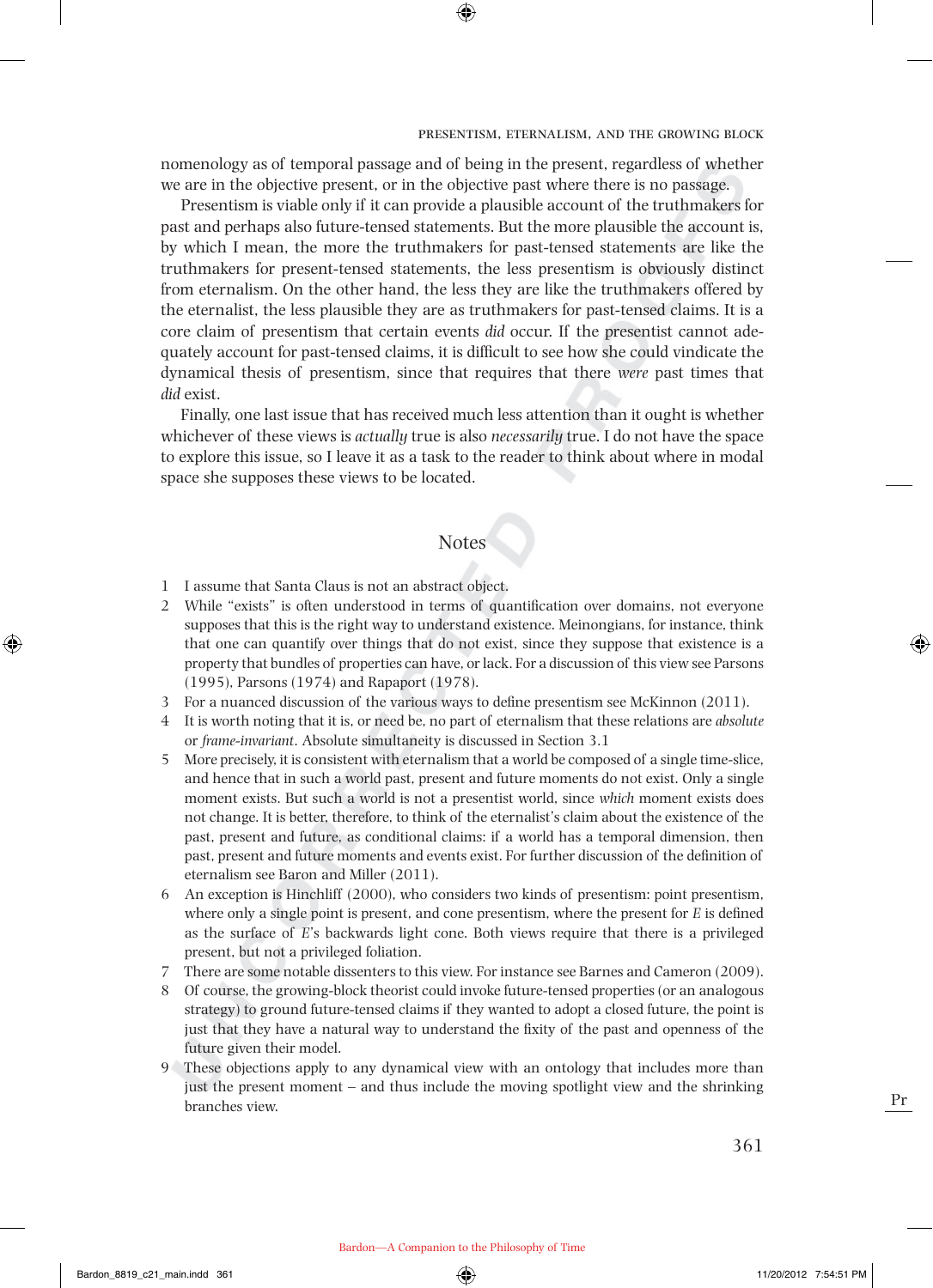### References

⊕

Barnes, E. and Cameron, R. (2009). The Open Future: Bivalence, Determinism and Ontology. *Philosophical Studies* 146, 291–309.

Baron, S. and Miller, K. (2011). Defining Eternalism. In Robert Ciuni, Kristie Miller and Giuliano Torreng (eds.). *New Papers On The Present – Focus On Presentism*. Munich: Philosophia Verlag.

Bigelow, John. (1996). Presentism and properties. In *Metaphysics*, vol. 10 James Tomberlin (ed.). *Philosophical Perspectives* (35–52). Oxford: Blackwell.

Bourne, C. (2002). When Am I? A Tense Time for Some Tense Theorists? *Australasian Journal of Philosophy* 80(3), 359–71.

Bourne, C. (2006). *A Future for Presentism*. Oxford: Clarendon Press.

Braddon-Mitchell, D. (2004). How Do We Know It Is Now Now? *Analysis* 64(3), 199–203.

Button, T. (2006). There's No Time Like the Present. *Analysis*, 66(290), 130–35.

Button, T. (2007). Every Now and Then, No-Futurism Faces No Sceptical Problems. *Analysis* 67(296), 325–32.

Caplan, B. and Sanson, D. (2011). Presentism and Truthmaking. *Philosophy Compass* 6(3), 196–208.

Craig, W.L. (2000). *The Tensed Theory of Time: A Critical Examination*. Dordrecht: Kluwer Academic Publishers.

Crisp, T.M. (2004). On Presentism and Triviality. In Dean W. Zimmerman (ed.). *Oxford Studies in Metaphysics* Vol. 1 (15–20). Oxford: Oxford University Press.

Crisp, T.M. (2005). Presentism and "Cross-Time" Relations. *American Philosophical Quarterly* 42(1), 5–17.

Crisp, T.M. (2007). Presentism and the grounding objection. *Noûs* 41, 118–37.

Dyke, H. (2001). The Pervasive Paradox of Tense. *Grazer Philosophische Studien* 62(1), 103–124.

Dyke, H. (2002a). Tokens, Dates and Tenseless Truth Conditions. *Synthese* 131(3), 329–51.

Dyke, H. (2002b). McTaggart and the Truth about Time. In Craig Callender (ed.). *Time, Reality and Experience* (137–153). Cambridge: Cambridge University Press.

Forrest, P. (2004). The Real but Dead Past: A Reply to Braddon-Mitchell. *Analysis* 64(4), 358–62.

Forrest, P. (2006). Uniform Grounding of Truth and the Growing Block Theory: A Reply to Heathwood. *Analysis*, 66(290), 161–63.

Heathwood, C. (2005). The Real Price of the Dead Past: A Reply to Forrest and to Braddon-Mitchell. *Analysis* 65(287), 249–51.

Hinchliff, M. (2000). A Defense of Presentism in a Relativistic Setting. *Philosophy of Science* 67, Supplement. Proceedings of the 1998 Biennial Meetings of the Philosophy of Science Association. Part II: Symposia Papers, 575–86.

Hirsch, E. (2002). Quantifier Variance and Realism. *Philosophical Issues* 12 *Realism and Relativism*, 51–73.

Keller, S. (2004). Presentism and Truthmaking. In Dean W. Zimmerman (ed.). *Oxford Studies in Metaphysics* Vol. 1 (83–104). Oxford: Oxford University Press

Kierland, B. (2011). Grounding Past Truths: Overcoming the Challenge. In Robert Ciuni, Kristie Miller and Giuliano Torreng (eds.). *New Papers On The Present – Focus On Presentism*. Munich: Philosophia Verlag.

Le Poidevin, Robin (1991). *Change, Cause and Contradiction: A Defence of the Tenseless Theory of Time*. New York: St. Martin's Press.

Lewis, D. (2004). Tensed Quantifiers. In *Oxford Studies in Metaphysics*, edited by Dean Zimmerman, 3–15. Oxford: Oxford University Press.

362

Pr

⊕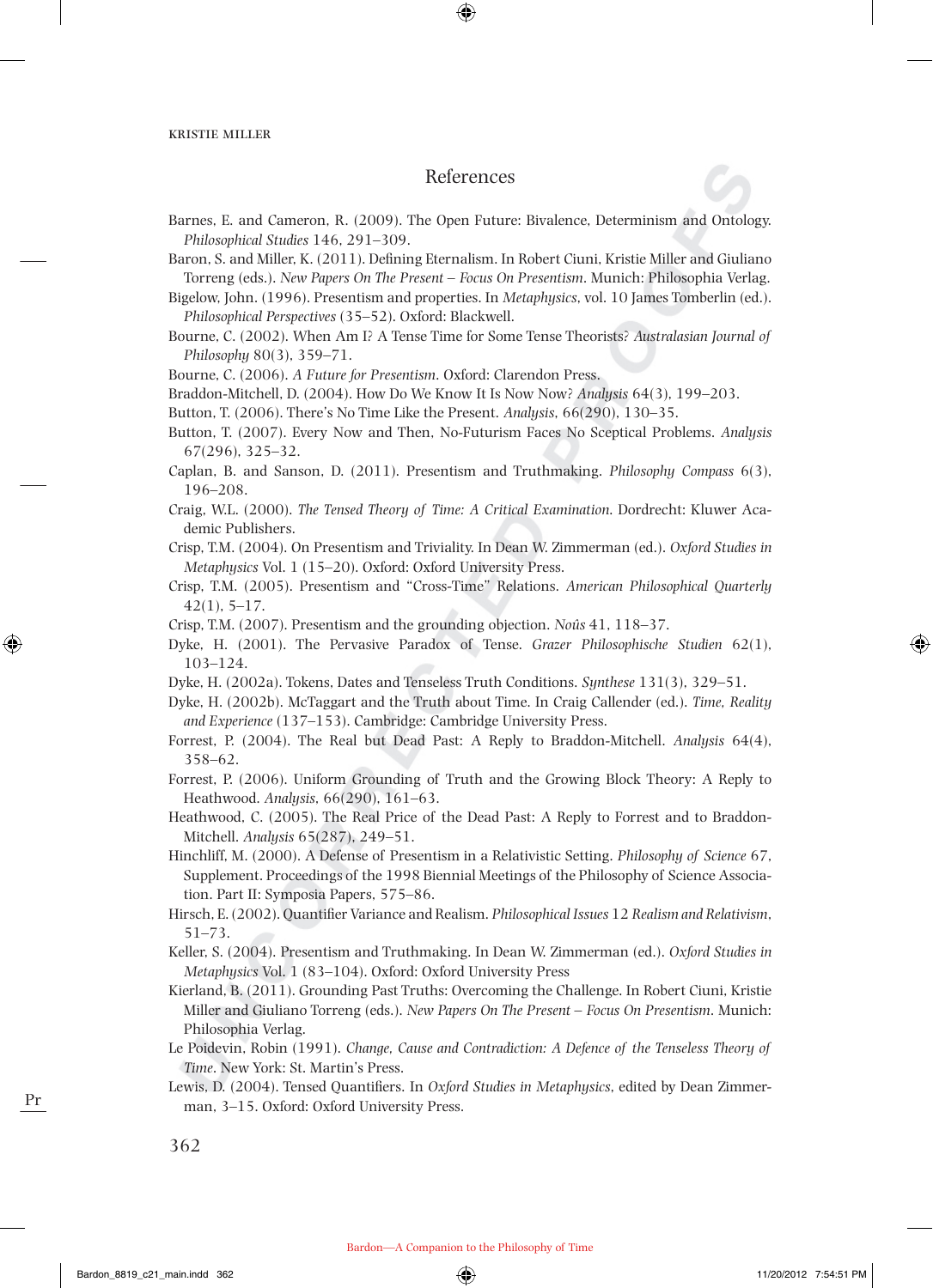Lowe, E.J. (1992). McTaggart's Paradox Revisited. *Mind* 101 (402), 323–326.

Lowe, E.J. (2011). Presentism and Relativity. In Robert Ciuni, Kristie Miller and Giuliano Torreng

⊕

- (eds.). *New Papers On The Present Focus On Presentism*. Munich: Philosophia Verlag.
- Ludlow. P. (1999). *Semantics, Tense, and Time.* Cambridge, MA: MIT Press.
- Ludlow, P. (2004). Presentism, Triviality, and the Varieties of Tensism. In Dean W. Zimmerman (ed.). *Oxford Studies in Metaphysics* Vol. 1 (21–36). Oxford: Oxford University Press.
- Markosian, N. (2004). A Defense of Presentism. In Dean W. Zimmerman (ed.). *Oxford Studies in Metaphysics* Vol. 1 (47–82). Oxford: Oxford University Press.
- McKinnon, N. (2011). Characterising Presentism. In Robert Ciuni, Kristie Miller and Giuliano Torreng (eds.). *New Papers On The Present – Focus On Presentism*. Munich: Philosophia Verlag. McTaggart, J.M.E. (1908). The Unreality of Time. *Mind*, 17, 456–73.
- 
- Mellor, D.H. (1981). *Real Time*. Cambridge: Cambridge University Press.
- Mellor, H. (1998). *Real Time 2*. London: Routledge.
- Meyer, U. (2005). The Presentist's Dilemma. *Philosophical Studies* 122, 213–25.
- Meyer, U. (2011). The Triviality of Presentism. In Robert Ciuni, Kristie Miller and Giuliano Torreng (eds.). *New Papers On The Present – Focus On Presentism*. Munich: Philosophia Verlag.

Merricks, T. (2006). Good-Bye Growing Block. In Dean W. Zimmerman (ed.). *Oxford Studies in Metaphysics* Vol. 1 (103–11). Oxford: Oxford University Press.

- Minkowski, H. (1908). Space and Time. In H.A Lorentz, A. Einstein , H. Minkowski and H. Wehl *The Principle of Relativity* (73–91). New York: Dover (1952).
- Oaklander, L. Nathan (2002). Presentism, Ontology and Temporal Experience. *Royal Institute of Philosophy* Supplement (50), 73–90.
- Parsons, T. (1974). A Prolegomenon to Meinongian Semantics. *The Journal of Philosophy*, 71(16), 561–80.
- Parsons, T. (1995). Meinongian Semantics Generalized. *Grazer Philosophische Studien* 50, 145–62.
- Peterson, D. and Silberstein, M. (2010). Relativity of Simultaneity and Eternalism: In Defense of the Block Universe. In Vesselin Petko (ed.). *Space, Time and Space-time: Fundamental Theories of Physics*. Volume 167, part 2, 209–237. Berlin: Springer.
- Price, H. (1997). *Time's Arrow and Archimedes' Point: New Directions for the Physics of Time*. Oxford: Oxford University Press.
- Prior, A.N. (1967). *Past, Present, and Future*. Oxford: Clarendon Press.
- Prosser, S. (2000). A New Problem for the A-Theory of Time. *The Philosophical Quarterly* 50(201), 494–98.
- Prosser, S. (2007). Could We Experience the Passage of Time? *Ratio* 20(1), 75–90.
- Putnam, H. (1967). Time and Physical Geometry. *Journal of Philosophy* 64, 240–247.
- Quine, W.V.O. (1960). *Word and Object*. Cambridge, MA: MIT Press.
- Quine, W.V.O. (1963). Identity, Ostention and Hypostasis. In *From a Logical Point of View*. (65–79). New York: Harper and Row.
- Rapaport, W. (1978). Meinongian Theories and a Russelian Paradox. *Noûs* 12(2), 153–80.
- Savitt, S. F. (2000). There's No Time Like the Present (in Minkowski Spacetime). *Philosophy of Science*, 67, Supplement. Proceedings of the 1998 Biennial Meetings of the Philosophy of Science Association. Part II: Symposia Papers, 563–74.
- Sider, T. (1999). Presentism and Ontological Commitment. *Journal of Philosophy* 96, 325–47. Sider, T. (2006). Quantifiers and Temporal Ontology. *Mind* 115, 75–97.
- Skow, B. (2009). Relativity and the Moving Spotlight. *Journal of Philosophy* 106(12), 666–678.
- Smart, J.J.C. (1968). *Between Philosophy and Science: An Introduction to the Philosophy of Science.* New York: Random House.
- Smith, Q., and Oaklander, L. N., (eds.) (1994). *The New Theory of Time*. New Haven, CT: Yale University Press.

⊕

Pr